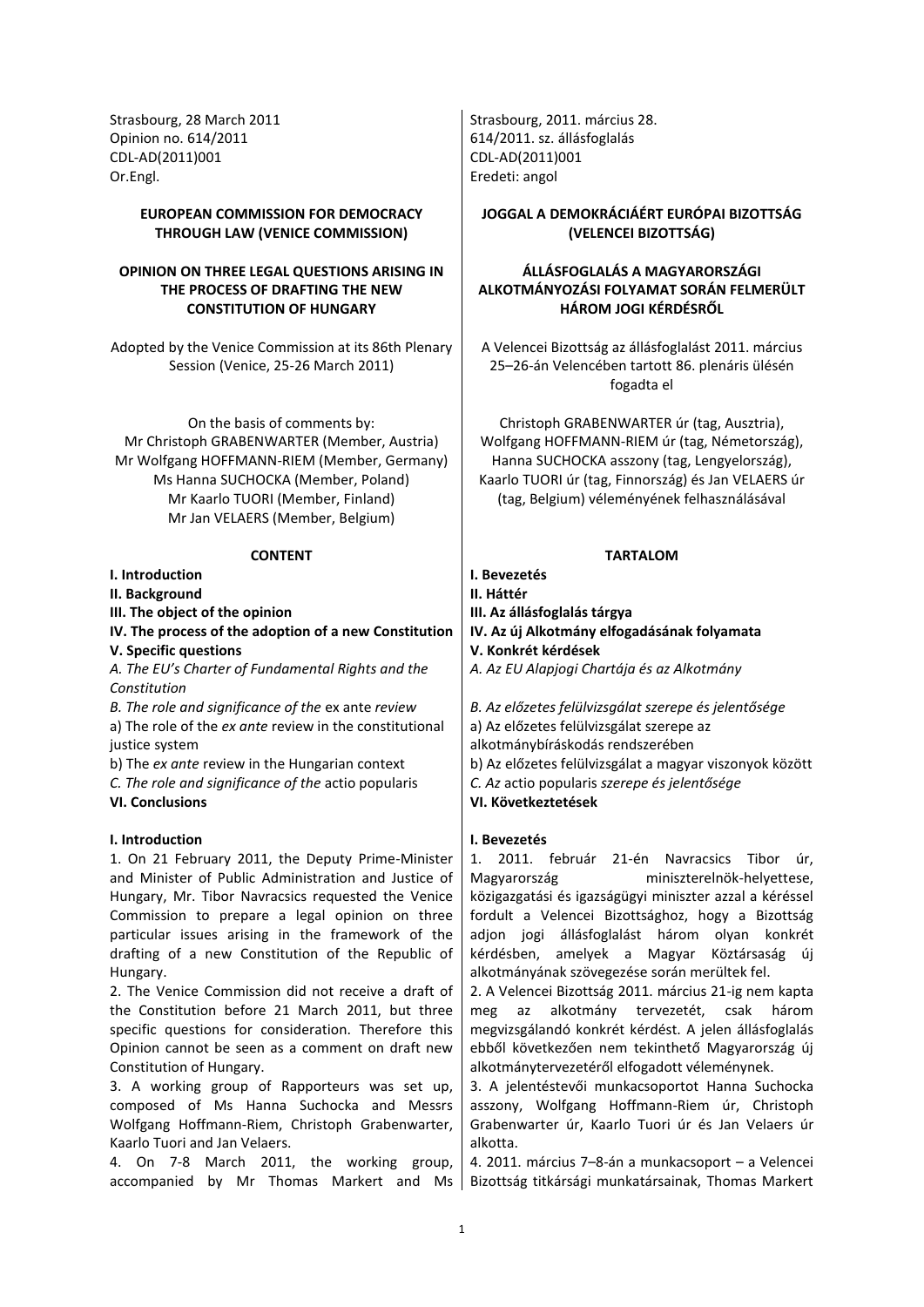Artemiza Chisca of the Venice Commission Secretariat, travelled to Hungary in order to meet with the authorities, including the *Ad-Hoc* Committee in charge of the drafting of the Constitution, and civil society. The Venice Commission wishes to thank them all for the discussions which took place on this occasion.

5. The present opinion was adopted by the Venice Commission at its 86th Plenary Session (Venice, 25-26 March 2011).

# **II. Background II. Háttér**

6. The Constitution of the Republic of Hungary was adopted on 20 August 1949. It is the country's first and only written Constitution.

7. From 1988 on, the idea of preparing a new Constitution emerged in Hungary: it was supposed to establish a multiparty system, parliamentary democracy and a social market economy. However, a new Constitution could not be drafted and, in 1989, the National Assembly adopted a comprehensive amendment to the 1949 Constitution (Act XXXI of 23 October 1989). Although previous governments have already elaborated drafts for a new Constitution, these attempts to adopt a new constitution have not been successful. The Preamble of the Constitution as amended in 1989 states that the Constitution shall remain in force until the adoption of a new Constitution.

8. Since 1989, the Constitution has been amended several times, beginning in 1990. Due to the twothirds majority held by the ruling coalition, in the last months it has been amended ten times.

9. As a result of a constitutional amendment in November 2010, a serious limitation of the competences of the Constitutional Court was introduced. According to this amendment, the Constitutional Court may assess the constitutionality of Acts related to the central budget, central taxes, stamp duties and contribution's, custom duties and central requirements related to local taxes exclusively in connection with the rights to life and human dignity, the protection of personal data, the freedom of thought, conscience and religion or with rights related to the Hungarian citizenship. Also, the Court may only annul these Acts in case of violation of the abovementioned rights.

9. Recently, the National Assembly initiated a project to rewrite the Constitution altogether. An *Ad-Hoc*  Parliamentary Constitution Drafting Committee and a Body of National Consultation have been set up for this aim. At the date of the Venice Commission visit to Hungary, the drafting process was expected to be finished and the adoption of the new Constitution planned for 18 April 2011. The draft new Constitution was submitted to the Parliament and made public on

úrnak és Artemiza Chisca kisasszonynak a kíséretében – Magyarországra utazott, ahol találkozott a hatóságok, többek között az Alkotmány-előkészítő eseti bizottság, valamint a civil társadalom képviselőivel. A Velencei Bizottság szeretné köszönetét kifejezni valamennyiüknek a látogatás során folytatott beszélgetésekért.

5. Az állásfoglalást a Velencei Bizottság 2011. március 25–26-án Velencében tartott 86. plenáris ülésén fogadta el.

6. A Magyar Köztársaság Alkotmányát 1949. augusztus 20-án fogadták el. Ez az ország első és egyetlen írott alkotmánya.

7. Egy új alkotmány elkészítésének gondolata már 1988-ban felmerült Magyarországon: célja a többpártrendszer, a parlamentáris demokrácia és a szociális piacgazdaság létrehozása lett volna. Az új alkotmány elkészítésének azonban nem voltak meg a feltételei, így 1989-ben az Országgyűlés átfogóan módosította az 1949-es Alkotmányt (XXXI. törvény, 1989. október 23.). A korábbi kormányok ugyan dolgoztak ki új alkotmánytervezeteket, ezek az új Alkotmány elfogadására irányuló kísérletek azonban sikertelenek maradtak. Az Alkotmány 1989-ben módosított preambuluma szerint az Alkotmány az új Alkotmány elfogadásáig marad hatályban.

8. 1989-at követően az Alkotmányt – 1990-től kezdődően – többször módosították. A jelenleg kormányzó koalíció, kétharmados többségére támaszkodva, az elmúlt hónapokban tízszer módosította az Alkotmányt.

9. Egy 2010 novemberében elfogadott alkotmánymódosítás eredményeként az Alkotmánybíróság hatásköreit súlyosan korlátozták. E módosítás szerint az Alkotmánybíróság a költségvetésről, a költségvetés végrehajtásáról, a központi adónemekről, illetékekről és járulékokról, a vámokról, valamint a helyi adók központi feltételeiről szóló törvények alkotmányosságát kizárólag az élethez és emberi méltósághoz való jog, a személyes adatok védelméhez való jog, a gondolat, lelkiismeret és vallás szabadsága, vagy a magyar állampolgársághoz kapcsolódó jogok összefüggésében vizsgálhatja. E törvényeket az Alkotmánybíróság kizárólag a fenti jogok sérelme esetén semmisítheti meg.

9. Az Országgyűlés nemrég kezdeményezte az Alkotmány teljes körű újraírását; e célból jött létre az Alkotmány-előkészítő eseti bizottság a Parlamentben, valamint a Nemzeti Konzultációs Testület. A Velencei Bizottság magyarországi látogatása idején a szövegezési folyamat a végéhez közeledett; az új Alkotmányt 2011. április 18-án tervezik elfogadni. Az új Alkotmány tervezetét 2011. március 14-én nyújtották be a Parlamentnek, és aznap hozták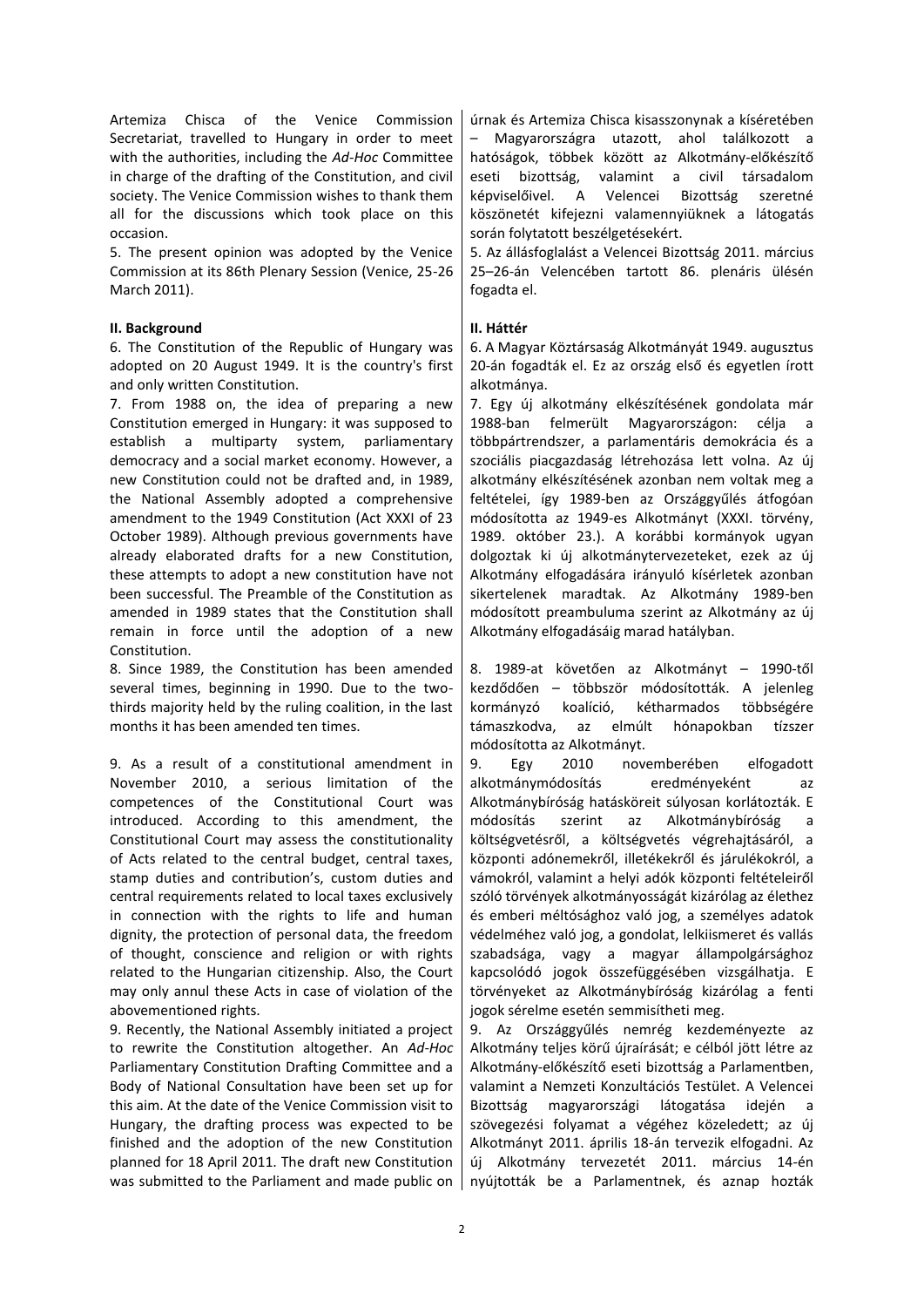### **III. The object of the opinion III. Az állásfoglalás tárgya**

10. In the present Opinion, the Venice Commission has not examined the draft of the new Constitution of Hungary. According to the request submitted to it, the mandate of the Venice Commission was not to examine every aspect of the new Constitution of Hungary but to give its legal opinion on three specific issues arising in the context of the preparation of the text.

11. The Venice Commission was addressed three legal questions by the Deputy Prime-Minister and Minister of Public Administration and Justice of Hungary. The questions are the following:

# *1. The EU's Charter of Fundamental Rights and the Constitution*

*To what extent may the incorporation in the new Constitution of provisions of the Charter of Fundamental Rights enhance the protection of fundamental rights in Hungary and thereby also contribute to strengthening the common European protection of these rights?*

# *2. The role and significance of the preliminary (ex ante) review among the competences of the Constitutional Court*

*In particular, two questions should be addressed: Who is entitled to submit a request for preliminary review? What is the effect of a decision passed by the Constitutional Court in a preliminary review procedure on the legislative competence of the Parliament?*

# *3. The role and significance of the* **actio popularis** *in ex post constitutional review*

*In Hungary, the Constitutional Court receives around 1600 petitions a year, due to the fact that anyone, with no legal interest, can submit a petition asking for the constitutional review of a legal norm. What is the state of play in Europe as regards the availability of*  actio popularis *in matters of constitutionality? Could it be considered as an infringement of the European constitutional heritage (acquis) if the main focus of the Constitutional Court's activity was to shift from the posterior review, carried out on the basis of an*  actio popularis*, to the examination of specific constitutional complaints? (The latter complaint may be submitted by someone who alleges that his or her fundamental right has been injured due to the application of an unconstitutional law provided there is no other legal remedy available.*

12. The Venice Commission wishes to point out from the outset that, in the absence of the draft of the new Constitution and notwithstanding its dialogue with the main stakeholders involved in its preparation, it has been difficult for it to express a detailed and circumstantiated Opinion on the three questions submitted to its analysis.

13. The Commission wishes to underline that the 13. A Bizottság hangsúlyozni kívánja, hogy a jelen

### 14 March 2011. **noviember 17 december 17 december 17 december 17 december 17 december 17 december 17 december 1**

10. Jelen állásfoglalásban a Velencei Bizottság nem vizsgálta Magyarország új Alkotmányának tervezetét. A benyújtott kérés szerint a Velencei Bizottság mandátuma nem terjedt ki Magyarország új Alkotmánya valamennyi aspektusának vizsgálatára, csak arra, hogy a szövegezés során felmerült három konkrét kérdésben megfogalmazza jogi álláspontját.

11. A Velencei Bizottságot Magyarország miniszterelnök-helyettese, közigazgatási és igazságügyi miniszter három kérdéssel kereste meg. Ezek az alábbiak:

# *1. Az EU Alapjogi Chartája és az Alkotmány*

*Milyen mértékben erősíti az alapvető jogok védelmét az Alapjogi Charta rendelkezéseinek az új Alkotmányba foglalása, illetve milyen mértékben járul ez hozzá e jogok közös európai védelmének erősítéséhez?*

# *2. Az előzetes (ex ante) felülvizsgálat szerepe és jelentősége az Alkotmánybíróság hatáskörei között*

*Különösen két kérdés érdemel figyelmet: Ki jogosult az előzetes felülvizsgálatra irányuló indítványt benyújtani? Milyen hatással bír az Alkotmánybíróság előzetes felülvizsgálat során hozott határozata a Parlament törvényhozói jogkörére?*

# *3. Az* **actio popularis** *szerepe és jelentősége az utólagos alkotmányossági felülvizsgálat során*

*Magyarországon az Alkotmánybíróságot évente 1600 beadvánnyal keresik meg, annak köszönhetően, hogy egy jogszabály alkotmányossági felülvizsgálatát bárki kérheti, akkor is, ha jogi érdekeit az nem érinti. Mi az európai gyakorlat az* actio popularis *használatának lehetőségével kapcsolatban az alkotmányosság kérdéseiben? Az európai alkotmányos örökség (acquis) megsértésének tekinthető-e, ha az Alkotmánybíróság tevékenységének középpontjába az*  actio popularis *alapján végzett utólagos felülvizsgálat helyébe konkrét alkotmányjogi panaszok lépnek? (Ez utóbbi panaszt az a személy nyújthatja be, akinek az alapvető jogai egy alkotmányellenes törvény alkalmazása következtében sérültek, feltéve, hogy más jogorvoslati lehetőség nem áll rendelkezésre.)*

12. A Velencei Bizottság mindenekelőtt rá kíván mutatni: annak ellenére, hogy az előkészítésben részt vevő fontosabb szereplőkkel volt alkalma konzultálni, az új alkotmány tervezetének hiányában meglehetős nehézséget okozott számára egy részletes és megalapozott állásfoglalás kialakítása az elemzésre benyújtott három kérdésről.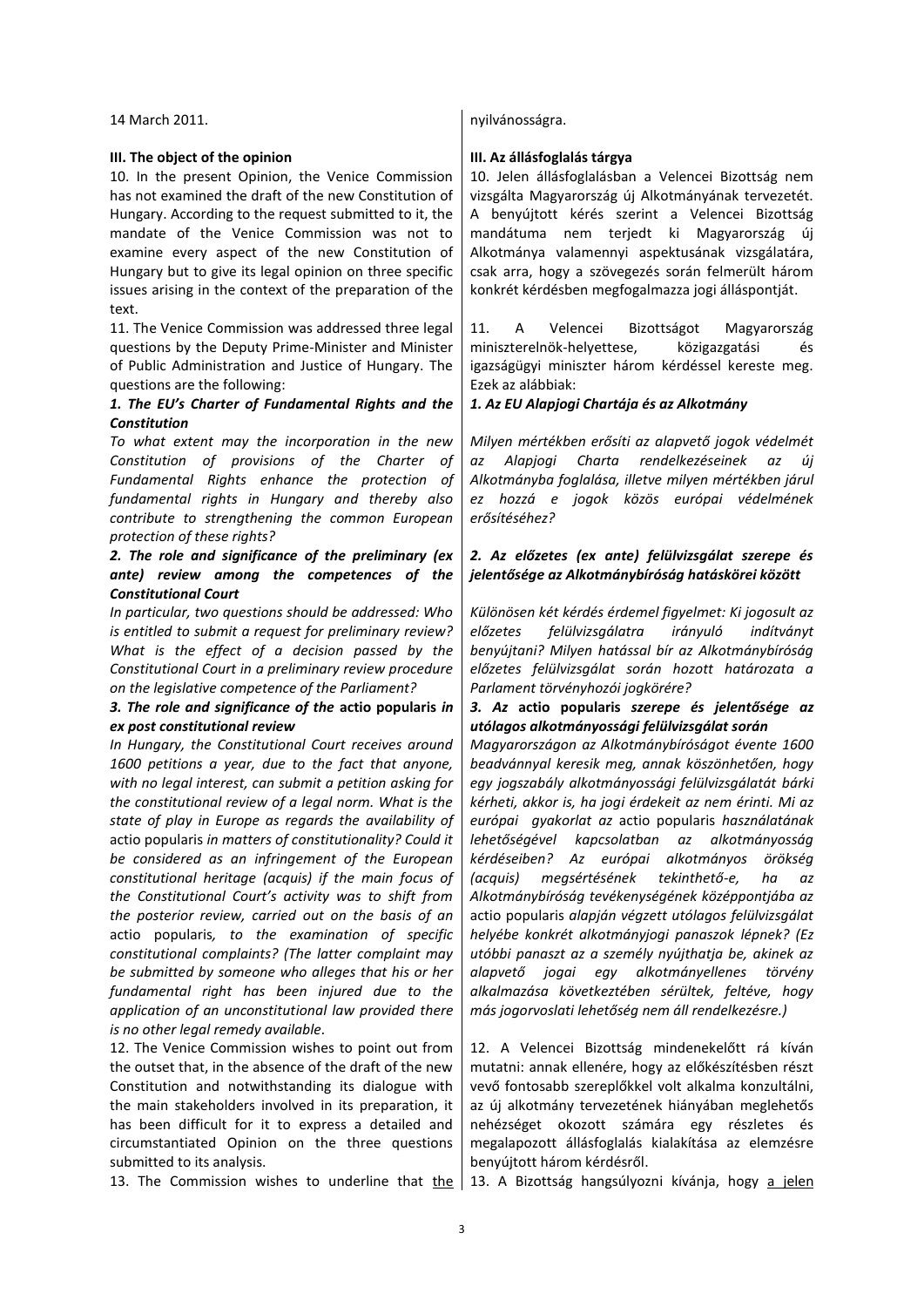present Opinion is not a legal Opinion on the actual provisions of the new draft Constitution relating to the three issues submitted to its consideration, nor on any other provisions of the draft new Constitution. Under the said circumstances, the Commission limited itself to general comments on the three issues at stake and on the most suitable options that, in its view, could be implemented in the Hungarian context.

# **IV. The process of the adoption of a new Constitution IV. Az új Alkotmány elfogadásának folyamata**

14. At the date of the visit of its delegation, the text of the draft Constitution had not yet been released. The Commission was informed that the draft was being finalised and it was envisaged to present it very soon to the majority's parliamentary group (FIDESZ) and to subsequently submit it to Parliament (by 15 March 2011). The adoption of the Constitution was foreseen for 18 April 2011.

15. The Venice Commission notes that, while initially associated to this process in the framework of the *Adhoc* Committee for Drafting the Constitution, the opposition forces were for several months not participating in the elaboration of the draft and that there was no longer a dialogue between the majority and the opposition in this regard. It understands that the opposition's decision to withdraw from the process was in particular linked to the limitation of the powers of the Constitutional Court with regard to the constitutionality of Acts and Bills on state budget and taxes, adopted by the Hungarian parliament in November 2010.

16. Moreover, concerns have been raised within the civil society over the lack of transparency of the process and the inadequate consultation of the Hungarian society on the main constitutional challenges to be addressed in this context. Since the draft was only submitted to the Parliament on 14 March 2011, only limited public debate could take place on the changes and novelties that the future Constitution might introduce.

17. The tight schedule established for its adoption is also a serious source of concern and has been raised by most of the interlocutors of the Commission.

18. The Commission would like to recall that transparency, openness and inclusiveness, adequate timeframe and conditions allowing pluralism of views and proper debate of controversial issues, are key requirements of a democratic Constitution-making process.

19. In its opinion, a wide and substantive debate involving the various political forces, nongovernment organisations and citizens associations, the academia and the media is an important prerequisite for adopting a sustainable text, acceptable for the whole of the society and in line with democratic standards. állásfoglalás nem tekinthető az új Alkotmánytervezet rendelkezéseiről szóló jogi állásfoglalásnak, sem a véleményezésre benyújtott három kérdéssel, sem bármely más rendelkezésével kapcsolatban. Ilyen körülmények között a Bizottság a szóban forgó három kérdéssel kapcsolatos általános megjegyzésekre szorítkozik, továbbá azokat az alternatívákat vázolja fel, melyek véleménye szerint a magyar viszonyoknak leginkább megfelelnek.

14. A delegáció látogatása idején az Alkotmány szövegtervezetét még nem tették közzé. A Bizottságot arról tájékoztatták, hogy a tervezetet éppen véglegesítik és hamarosan bemutatják a parlamenti többségi frakciónak (FIDESZ), majd – 2011. március 15-éig bezárólag – benyújtják a Parlamentnek. Az Alkotmányt előreláthatólag 2011. április 18-án fogadják el.

15. A Velencei Bizottság megjegyzi, hogy bár kezdetben az ellenzéki erők az Alkotmány-előkészítő eseti bizottság keretében részt vállaltak a folyamatban, több hónapja nem vesznek részt a tervezet kidolgozásában; a többség és az ellenzék között e tekintetben megszakadt a párbeszéd. A Bizottság tudomása szerint az ellenzék elhatározása a folyamattól való távolmaradásra mindenekelőtt a magyar Parlament 2010 novemberében elfogadott azon döntésére vezethető vissza, mellyel korlátozták az Alkotmánybíróságnak a költségvetési és adótörvények alkotmányossági felülvizsgálatával kapcsolatos hatásköreit.

16. A civil társadalom szereplői is aggodalmukat fejezték ki a folyamat átláthatóságának hiánya miatt, továbbá amiatt is, hogy a megválaszolandó alapvető alkotmányos problémákról a magyar társadalomban nem folyt megfelelő vita. Tekintve, hogy a tervezetet csak 2011. március 14-én nyújtották be a Parlamentnek, az új Alkotmány által bevezetendő változásokról és újításokról a nyilvánosságban csak korlátozott vita folyhatott.

17. Az Alkotmány elfogadására felállított feszes menetrend súlyos aggodalomra ad okot, amit a Bizottság legtöbb tárgyalópartnere is megemlített.

18. A Bizottság emlékeztetni kíván arra, hogy egy demokratikus alkotmányozási folyamat alapvető követelményei az átláthatóság, a nyitottság és a részvétel lehetőségének biztosítása, a nézetek sokféleségét és a vitatott kérdések rendes megtárgyalását lehetővé tévő megfelelő időkeret és feltételek.

19. A Bizottság véleménye szerint a különböző politikai erők, a nem kormányzati szervezetek és állampolgári szerveződések, a tudományos szféra és a média bevonásával lefolytatott széles körű és érdemi vita fontos előfeltételeit képezik annak, hogy fenntartható, az egész társadalom számára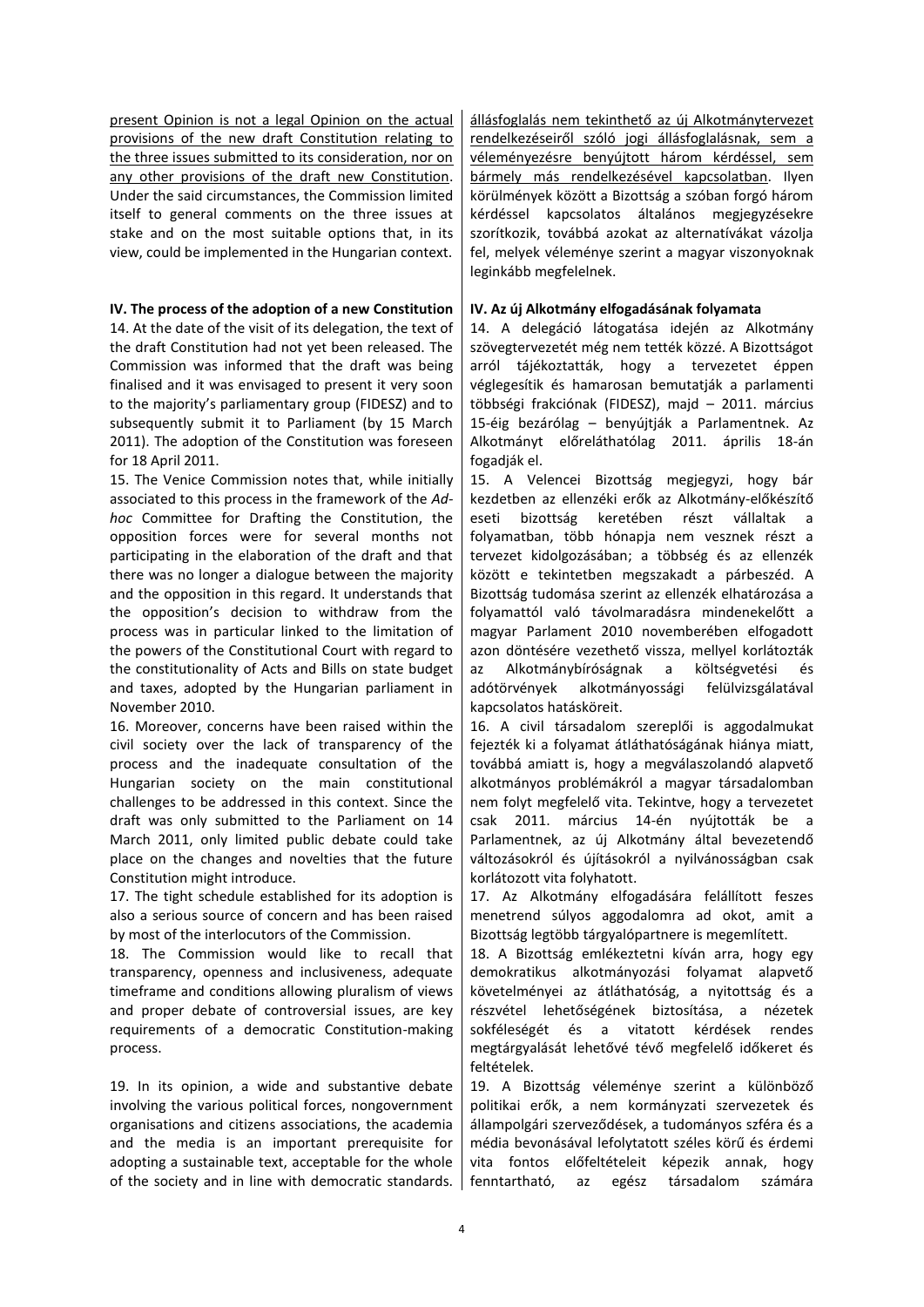Too rigid time constraints should be avoided and the calendar of the adoption of the new Constitution should follow the progress made in its debate.

### **V. Specific questions V. Konkrét kérdések**

**.** 

# **A. The EU's Charter of Fundamental Rights and the Constitution**

20. The question posed to the Venice Commission is "to what extent may the incorporation in the new Constitution of provisions of the EU Charter of Fundamental Rights enhance the protection of fundamental rights in Hungary and thereby also contribute to strengthening the common European protection of these rights".

21. The Venice Commission finds that up-dating the scope of human rights protection and seeking to adequately reflect, in the new Constitution, the most recent developments in the field of human rights protection, as articulated in the EU Charter, is a legitimate aim and a signal of loyalty towards European values. Notwithstanding this commendable goal, the Commission considers that a number of questions should be raised from a legal perspective and carefully examined before a concrete solution is adopted.

22. According to Article 51(1) of the Charter, its provisions "*are addressed to the institutions, bodies and agencies of the Union with due regard for the principle of subsidiarity and to the Member States only when they are implementing Union law*". Thus, the legal significance of the Charter in the Member States is limited to the instances where Member States authorities are implementing EU law. This article confirms the case law of the Court of Justice of the EU (CJEU), which ruled that member states must respect EU fundamental rights while implementing Community  $Law<sup>1</sup>$  and also while applying the derogation clauses of the EU-treaties. $2^2$ 

elfogadható és a demokratikus elvárásoknak megfelelő szöveget fogadjanak el. Túlzottan merev időkeret meghatározását kerülni kell, az új Alkotmány elfogadásának menetrendjét pedig a vita előrehaladásához szükséges igazítani.

# **A. Az EU Alapjogi Chartája és az Alkotmány**

20. A Velencei Bizottságnak feltett kérdés arra vonatkozik, hogy "milyen mértékben erősíti az alapvető jogok védelmét az Alapjogi Charta rendelkezéseinek az új Alkotmányba foglalása, illetve milyen mértékben járul ez hozzá e jogok közös európai védelmének erősítéséhez?"

21. A Velencei Bizottság megállapítja, hogy az emberi jogok védelmének terjedelmét korszerűsíteni és az emberi jogok védelme terén elért, az EU Chartában megfogalmazott legfrisseb eredményeket az új Alkotmányban megfelelőképpen megjeleníteni legitim célkitűzés és az európai értékek iránti elkötelezettségről tanúskodik. E dicséretes célkitűzés ellenére is a Bizottság úgy véli, hogy a konkrét megoldás elfogadása előtt számos felmerülő kérdést jogi szempontból körültekintő vizsgálatnak kell alávetni.

22. A Charta 51. cikk (1) bekezdése szerint *"[e] Charta rendelkezéseinek címzettjei – a szubszidiaritás elvének megfelelő figyelembevétele mellett – az Unió intézményei, szervei és hivatalai, valamint a tagállamok annyiban, amennyiben az Unió jogát hajtják végre"*. A Charta jogi érvényesíthetősége a tagállamokban azokra az esetekre korlátozódik, amikor a tagállamok az uniós jogot hajtják végre. E cikk megerősíti az EU Bíróságának (EB) ítélkezési gyakorlatát, amely szerint a tagállamok a közösségi jog végrehajtása<sup>1</sup>, továbbá az EU-szerződések derogációs záradékainak alkalmazása<sup>2</sup> során kötelesek tiszteletben tartani az uniós alapjogokat.

 $1$  Art. 6(1) of the TEU lays down that the Charter "shall be interpreted ... with due regard to the explanations referred to in the Charter". The explanations relating to Article 51 of the Charter provide (OJ 2007 C 303) as follows: "[Article 51] seeks to establish clearly that the Charter applies primarily to the institutions and bodies of the Union, in compliance with the principle of subsidiarity. This provision was drafted in keeping with Article 6(2) of the Treaty on European Union…. As regards the Member States, it follows unambiguously from the case-law of the Court of Justice that the requirement to respect fundamental rights defined in the context of the Union is only binding on the Member States when they act in the scope of Union law (judgment of 13 July 1989, Case 5/88 Wachauf [1989] ECR 2609; judgment of 18 June 1991, Case C-260/89 ERT [1991] ECR I-2925; judgment of 18 December 1997, Case C-309/96 Annibaldi [1997] ECR I-7493). The Court of Justice confirmed this case-law in the following terms: 'In addition, it should be remembered that the requirements flowing from the protection of fundamental rights in the Community legal order are also binding on Member States when they implement Community rules ...' (judgment of 13 April 2000, Case C-292/97 [2000] ECR I-2737, paragraph 37 of the grounds)."

<sup>2</sup> According to the Court, the derogation to the freedom of services on the grounds of public policy, public security or public health could only be accepted if the national provision in derogation of the Treaty was compatible "with the fundamental rights the observance of which is ensured by the Court" (CJEU, C-260/89 ERT (1991) ECR I-2925).

<sup>&</sup>lt;sup>1</sup> Az EUSZ 6. cikk (1) bekezdése szerint a Chartát "a Chartában említett […] magyarázatokat [kellően figyelembe véve kell értelmezni*]"*. A Charta 51. cikkére vonatkozó magyarázat szerint: [az 51. cikk] "[v]ilágosan kimondja, hogy a Charta a *szubszidiaritás elvével összhangban elsősorban az Unió intézményeire és szerveire vonatkozik. Ezt a rendelkezést az Európai*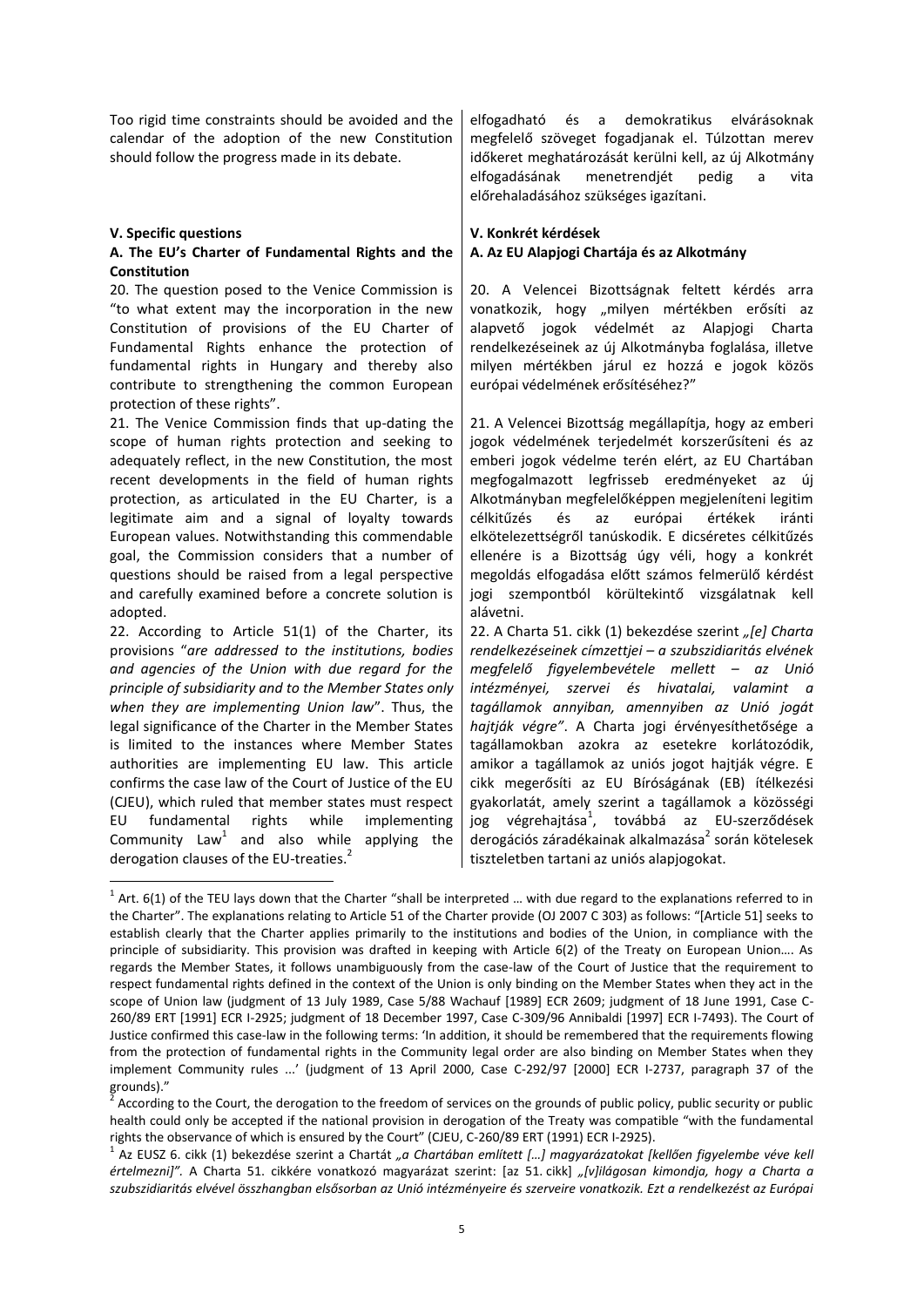23. The Lisbon Treaty provided the Charter with the same legal value as that enjoyed by the Treaties (6(1) TEU)<sup>3</sup>. This also means that the Charter, including its general provisions in Chapter 7, has direct effect in the Member States, as well as priority over conflicting domestic law. The Charter also precludes the adoption of national legislative measures incompatible with its provisions. At the same time, as stated in its Article 53, "*[n]othing in this Charter shall be interpreted as restricting or adversely affecting human rights and fundamental freedoms as recognised, in their respective fields of application, by Union law and international law and by international agreements to which the Union, the Community or all the Member States are party, including the European Convention for the Protection of Human Rights and Fundamental Freedoms, and by the Member States' Constitutions*".

24. Member States may refer to the Charter and its significance in the implementation of EU law in their constitutions. They may also use the substantive provisions of the Charter as a source of inspiration when drafting their constitutional provisions on fundamental rights and, thus, try to ensure the congruence of fundamental rights protection at domestic and EU level.

25. The incorporation of the Charter as a whole or of some parts of it could lead to legal complications<sup>4</sup>. Thus, it should be taken into account that the interpretation of the EU Charter by the CJEU might

 $\ddot{\phantom{a}}$ 

23. A Lisszaboni Szerződés a Chartát ugyanolyan jogi kötőerővel ruházta fel, mint amivel a Szerződések bírnak [EUSZ 6. cikk  $(1)$  bek.]<sup>3</sup> Ez egyben azt is jelenti, hogy a Charta, ideértve a 7. fejezet általános rendelkezéseit is, közvetlenül alkalmazható a tagállamokban, és az ellentétes tartalmú belső joggal szemben elsőbbséget élvez. A Charta kizárja a rendelkezéseivel össze nem egyeztethető nemzeti jogszabályok elfogadásának lehetőségét. Az 53. cikkben foglaltaknak megfelelően ugyanakkor *"[e] Charta egyetlen rendelkezését sem lehet úgy értelmezni, mint amely szűkíti vagy hátrányosan érinti azokat az emberi jogokat és alapvető szabadságokat, amelyeket – saját alkalmazási területükön – az Unió joga, a nemzetközi jog, a tagállamok alkotmányai, illetve az Unió vagy a tagállamok mindegyikének részességével kötött nemzetközi megállapodások, így különösen az emberi jogok és alapvető szabadságok védelméről szóló európai egyezmény elismernek."*

24. A tagállamok alkotmányukban utalhatnak a Chartára és az uniós jog végrehajtásában meglévő jelentőségére. Az alapvető jogokra vonatkozó alkotmányos rendelkezések szövegezése során pedig ihletet meríthetnek a Charta érdemi rendelkezéseiből, így próbálván biztosítani a nemzeti és az uniós szintű alapjogvédelem összhangját.

25. A Charta teljes terjedelemben történő vagy akár egyes részeinek átvétele azonban jogi bonyodalmakat eredményezhet.<sup>4</sup> Figyelembe kell venni, hogy az uniós Charta EB általi értelmezése eltérhet a magyar

*Unióról szóló szerződésnek az Uniót az alapvető jogok tiszteletben tartására kötelező 6. cikke (2) bekezdésére […] figyelemmel dolgozták ki. \*…+ A tagállamokat illetően a Bíróság ítélkezési gyakorlatából eredően egyértelműen következik, hogy az alapvető jogok tiszteletben tartásának uniós összefüggésben való előírása csak abban az esetben kötelező a tagállamokra nézve, amennyiben azok az uniós jog alkalmazási körében járnak el (a Bíróságnak az 5/88. sz. Wachaufügyben 1989. július 13-án \*EBHT 1989., 2609. o.] az ERT-ügyben 1991. június 18-án \*EBHT 1991., I-2925. o.+) és a C-309/96. sz. Annibaldi-ügyben 1997. december 18-án hozott ítélete \*EBHT 1997., I-7493. o.+). Legutóbb a Bíróság a következőképpen erősítette meg ezt az ítélkezési gyakorlatot: »Továbbá emlékezni kell arra, hogy az alapvető jogoknak a közösségi jogrendben biztosított védelméből eredő követelmények a tagállamokra is kötelező érvényűek, amennyiben azok közösségi szabályokat hajtanak végre…« (a C-292/97. sz. ügyben 2000. április 13-án hozott ítélet \*EBHT 2000., I-2737. o., indokolás:*  37. pont])."

 $^2$  A Bíróság szerint a szolgáltatási szabadságtól közpolitikai, közbiztonsági vagy közegészségügyi okokra hivatkozással való eltérés csak abban az esetben elfogadható, ha a Szerződéstől való eltérésre vonatkozó nemzeti rendelkezés összeegyeztethető "az alapvető jogokkal, melyek betartását a Bíróság garantálja" (EB, C-260/89 ERT EBHT-1991 I-2925. o.).

<sup>3</sup> Article 6.1 of the Treaty of the European Union stipulates: "*The Union recognises the rights, freedoms and principles set out in the Charter of Fundamental Rights of the European Union of 7 December 2000, as adapted at Strasbourg, on 12 December 2007, which shall have the same legal value as the Treaties*."

<sup>3</sup> Az Európai Unióról szóló Szerződés szerint: *"Az Unió elismeri az Európai Unió Alapjogi Chartájának 2000. december 7-i, Strasbourgban 2007. december 12-én kiigazított szövegében foglalt jogokat, szabadságokat és elveket; e Charta ugyanolyan jogi kötőerővel bír, mint a Szerződések."*

<sup>&</sup>lt;sup>4</sup> The Venice Commission is aware that the incorporation of the EU Charter as such is a problematic issue under EU Law, as the duplication of the Charter within the national legal order may 'hide' the supranational origin of that part of the Constitution. This complicated matter will not be discussed here; for other reasons outlined in this Opinion the Venice Commission concludes that incorporation of the Charter is problematic.

<sup>&</sup>lt;sup>4</sup> A Velencei Bizottság tudatában van annak, hogy az uniós Charta, mint egész, átvétele az uniós jog szerint is problematikus, minthogy a Charta duplikációja a nemzeti jogrendben "elfedheti" az Alkotmány e részének szupranacionális eredetét. Ezt az összetett kérdést itt nem tárgyaljuk; a Velencei Bizottság a jelen állásfoglalásban kifejtett másfajta érvek alapján jut arra a következtetésre, hogy a Charta átvétele problematikus.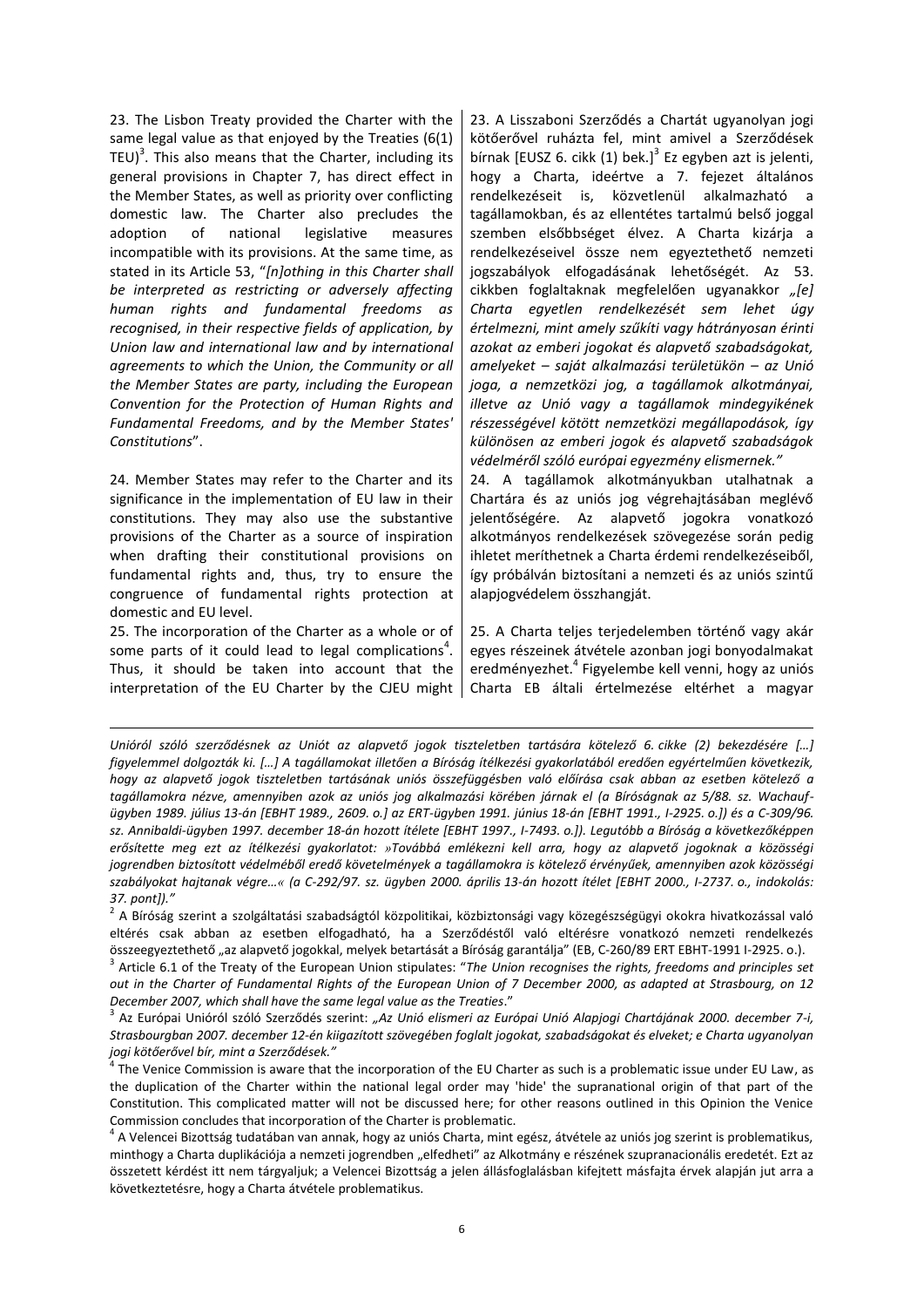deviate from the one provided by the Constitutional Court of Hungary. From an overall perspective, it may well be the case that the Constitutional Court is inclined to follow the case law of the CJEU thereby giving up a part of constitutional autonomy of the member state.

26. In addition, the interpretation of the substantive provisions of the EU Charter is dependent on the ECHR and the case-law of the ECtHR. Art. 52(3) of the Charter lays down that, "*in so far as this Charter contains rights which correspond to rights guaranteed by the Convention for the Protection of Human Rights and Fundamental Freedoms, the meaning and scope of those rights shall be the same as those laid down by the said Convention*". This dependence on the ECHR and its interpretation through the ECtHR will be further strengthened, when the EU accedes to the ECHR, as is presupposed by Art. 6(2) of the TEU.

27. Moreover, the EU Charter includes provisions which have been modelled after other international human rights instruments. Their interpretation should therefore also take into account these instruments and their monitoring bodies' case law.

28. In contrast to the EU Charter, the ECHR and other international human rights instruments possess potential significance for all Acts of the authorities of the Parties, not only those Acts "implementing Union law" (see above). In view of this fact and the substantive dependence of the EU Charter on these instruments, ensuring the congruence of domestic protection of fundamental rights with the ECHR and other human rights treaties binding on Hungary is essential. This can be achieved through either a general provision on the status of international treatylaw (or international human rights law) in domestic legal order or a particular provision ensuring that the ECHR, as it has been interpreted by the ECtHR, constitutes the minimum standard of protection of fundamental rights within the domestic legal order.

29. The overall incorporation of the Charter could also result in competing interpretative competence in cases of relevance for the implementation of the EU law, with the risk of overlapping competences between Hungarian ordinary courts and the Constitutional Court.

30. As integrative part of the EU law, compliance of national norms with the EU Charter in the context of the implementation of the EU law should be examined by all ordinary national courts and not just by the Constitutional Court. Moreover, ordinary Alkotmánybíróság értelmezésétől. Mindent tekintetbe véve nagyon is elképzelhető, hogy az Alkotmánybíróság az EB ítélkezési gyakorlatát kívánja majd követni, lemondva így a tagállam alkotmányos önállóságának egy szeletéről.

26. Az uniós Charta érdemi rendelkezéseinek értelmezése ezen túlmenően függ az emberi jogok európai egyezményétől és az Emberi Jogok Európai Bíróságának (EJEB) ítélkezési gyakorlatától is. A Charta 52. cikk (3) bekezdése kimondja: *"Amennyiben e Charta olyan jogokat tartalmaz, amelyek megfelelnek az emberi jogok és alapvető szabadságok védelméről szóló európai egyezményben biztosított jogoknak, akkor e jogok tartalmát és terjedelmét azonosnak kell tekinteni azokéval, amelyek az említett egyezményben szerepelnek."* Az emberi jogok európai egyezményétől és az EJEB ítélkezési gyakorlatától való függést csak tovább fogja erősíteni az EU csatlakozása az egyezményhez, amit az EUSZ 6. cikk (2) bekezdése irányoz elő.

27. Az uniós Charta ezenfelül olyan rendelkezéseket is tartalmaz, melyek mintájául más nemzetközi emberi jogi okmányok szolgáltak. Értelmezésük során következésképp figyelembe kell venni ezeket az okmányokat és a végrehajtásuk felügyeletével megbízott testületek joggyakorlatát is.

28. Az uniós Chartával ellentétben az emberi jogok európai egyezménye és más nemzetközi emberi jogi okmányok a részes felek hatóságainak valamennyi jogi aktusára potenciális kihatással vannak, nem csak azokra, melyek "az Unió jogát hajtják végre" (ld. fent). E tényt és az uniós Charta ezen okmányoktól való érdemi függését figyelembe véve az alapvető jogok nemzeti védelmének összhangja az emberi jogok európai egyezményével és más, Magyarországra nézve kötelező emberi jogi egyezményekkel alapvető fontosságú. Ez vagy a nemzetközi szerződések (vagy a nemzetközi emberi jogi szerződések) belső jogrendben elfoglalt helyéről szóló általános rendelkezéssel, vagy egy különös szabállyal érhető el, amely révén biztosítják, hogy az emberi jogok európai egyezménye – az EJEB által adott értelmezés figyelembevételével – a belső jogrendben az alapvető jogok védelmének minimum szintjét jelenti.

29. A Charta teljes terjedelemben történő átvétele versengő jogértelmezési hatáskörök kialakulását eredményezheti az uniós jog végrehajtásával kapcsolatos ügyekben – ami a magyar rendes bíróságok és az Alkotmánybíróság hatáskörei egymásra csúszásának veszélyét is maga után vonhatia.

30. Az uniós jogot végrehajtó nemzeti jogszabályok összhangját az uniós jog integráns részét képező Alapjogi Chartával valamennyi hazai rendes bíróságnak, és nem csak az Alkotmánybíróságnak vizsgálnia kell. A rendes bíróságok emellett a Charta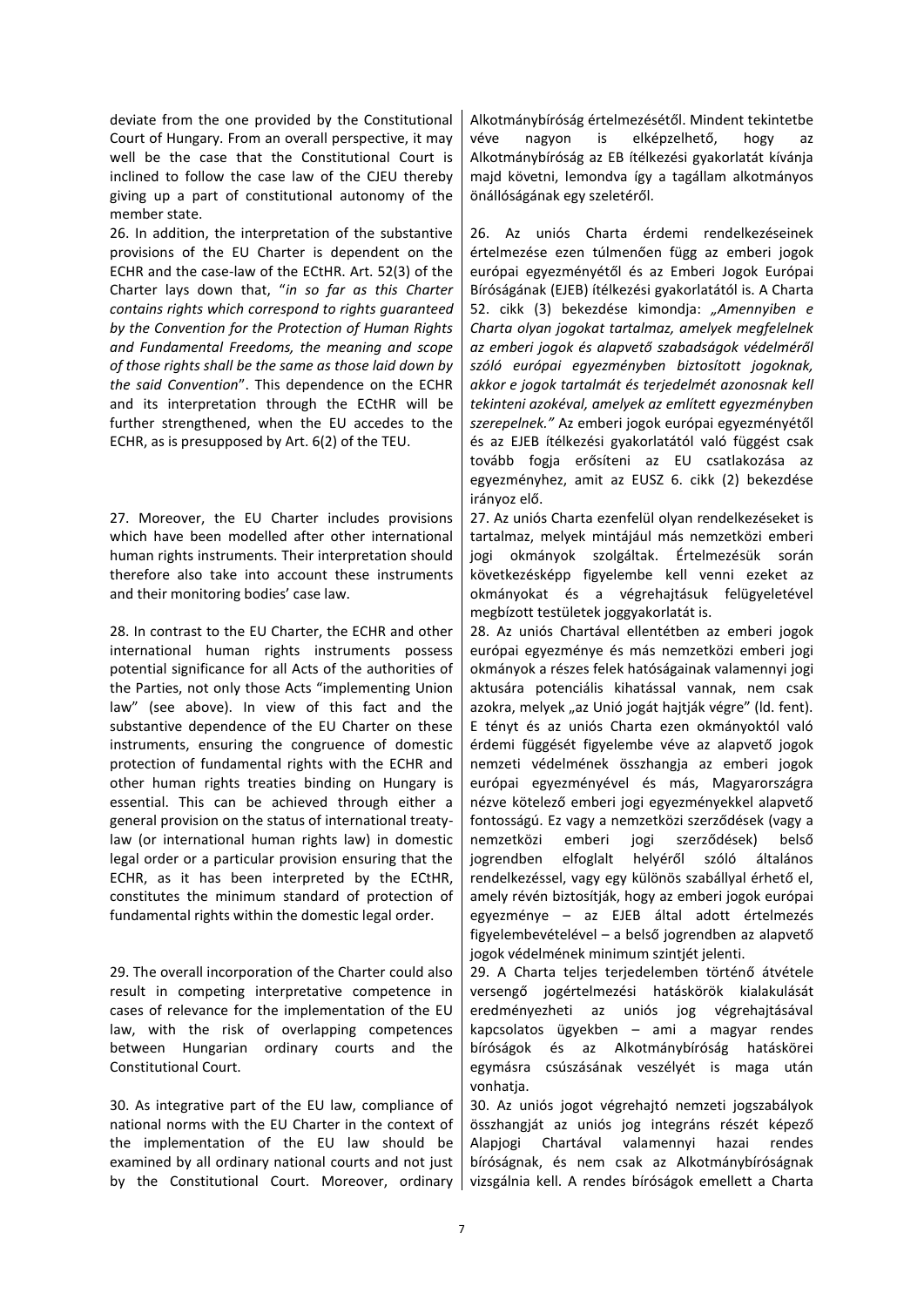courts refer preliminary questions to the CJEU with regard to the interpretation of the Charter's provisions (art.  $267$  TFEU)<sup>5</sup>. In its judgement of 22 June 2010 in the case Melki-Abdeli v. France $^6$ , the Luxembourg Court concluded, with regard to the interpretation of EU-law's provisions, that it would be incompatible with the EU law to preclude the domestic courts from directly applying the EU Charter to domestic laws enacted in the scope of the EU law, eventually after having referred a preliminary question to the CJEU on the interpretation of the Charter.

31. The incorporation of the EU Charter would thus raise problems of incompatibility with the EU law, if this incorporation would mean that only the Constitutional Court would have the competence to assess the compliance of the Hungarian laws enacted in the scope of the EU law with the Charter. Should the ordinary courts exercise their competence in this regard as required by EU law and confirmed in its ruling by the CJEU, this could reduce the consistency in the application of the Hungarian Constitution. As a result, this could not only undermine the authority of the Constitutional Court as a guardian of the Constitution, but also the autonomy of the Hungarian legal system as such.

**.** 

rendelkezéseinek értelmezésével kapcsolatban előzetes kérdéseket intézhetnek az EB-hez (EUMSZ 267. cikk).<sup>5</sup> A Melki-Abdeli kontra Franciaország ügyben 2010. június 22-én hozott ítéletében<sup>6</sup> a luxemburgi bíróság az uniós jog rendelkezéseinek értelmezésével kapcsolatban megállapította: az uniós joggal összeegyeztethetetlen lenne, ha a nemzeti bíróságokat kizárnák annak lehetőségéből, hogy az Unió jogának végrehajtása során elfogadott belső jogszabályok vonatkozásában, és azt követően, hogy a Charta értelmezésével kapcsolatban előzetes kérdéssel fordultak az EB-hez, az uniós Chartát közvetlenül alkalmazzák.

31. Az uniós Charta teljes körű átvétele következésképp az uniós joggal való összeegyeztethetetlenségi problémákhoz vezetne, amennyiben az átvétel egyben azt is jelentené, hogy kizárólag az Alkotmánybíróságnak van hatásköre az uniós jog végrehajtása során elfogadott magyar jogszabályok Chartával való összhangját vizsgálni. Ha és amennyiben, az Unió joga által megkövetelt módon, a rendes bíróságok is gyakorolhatják e vonatkozásban hatásköreiket – amit az EB ítélete is megerősített –, az a magyar Alkotmány alkalmazásának koherenciáját csorbíthatná. Ez nemcsak az Alkotmány őreként működő Alkotmánybíróság tekintélyét, hanem magának a magyar jogrendszernek mint egésznek az önállóságát

 $<sup>6</sup>$  In this judgment, the CJEU determined under which conditions priority can be given to the review of the Constitutionality</sup> of national laws. See CJEU In Joined Cases C-188/10 and C-189/10, Aziz Melki and Selim Abdeli v. France: "43. (…) the Court has already held that a national court which is called upon, within the exercise of its jurisdiction, to apply provisions of EU law, is under a duty to give full effect to those provisions, if necessary refusing of its own motion to apply any conflicting provision of national legislation, even if adopted subsequently, and it is not necessary for the court to request or await the prior setting aside of such provision by legislative or other Constitutional means (see inter alia Simmenthal, paragraphs 21 and 24; Case C-187/00 Kutz-Bauer [2003] ECR I-2741, paragraph 73; Joined Cases C-387/02, C-391/02 and C-403/02 Berlusconi and Others [2005] ECR I-3565, paragraph 72; and Case C-314/08 Filipiak [2009] ECR I-0000, paragraph 81).

<sup>&</sup>lt;sup>5</sup> CJEU, C-166/73, Rheinmühlen-Düsseldorf v. Einführ- und Vorratsstelle für Getreide und Füttermittel (1973) ECR I-00033.

<sup>45.</sup> Lastly, the Court has held that a national court which, in a case concerning EU law, considers that a provision of national law is not only contrary to EU law, but also unConstitutional, does not lose the right or escape the obligation under Article 267 TFEU to refer questions to the Court of Justice on the interpretation or validity of EU law by reason of the fact that the declaration that a rule of national law is unConstitutional, is subject to a mandatory reference to the Constitutional court".

<sup>&</sup>lt;sup>5</sup> EB, C-166/73, Rheinmühlen-Düsseldorf kontra Einführ- und Vorratsstelle für Getreide und Füttermittel (EBHT 1973 I-00033. o.)

<sup>6</sup> Az Európai Bíróság ebben az ítéletében meghatározta azokat a feltételeket, melyek fennállása esetén a nemzeti jogszabályok alkotmányossági felülvizsgálata prioritást élvez. Ld. EB C-188/10 és C-189/10 sz., Aziz Melki és Selim Abdeli kontra Franciaország egyesített ügyekben hozott ítéletet: "43. [...] a Bíróság már kimondta, hogy az uniós jogi rendelkezéseket hatáskörének keretei között alkalmazni hivatott nemzeti bíróság köteles biztosítani e normák teljes érvényesülését, szükség esetén – saját hatáskörénél fogva – eltekintve a nemzeti jogszabályok közösségi joggal ellentétes rendelkezéseinek alkalmazásától, utólagosan is, anélkül hogy kérelmeznie vagy várnia kellene azok jogalkotói vagy bármilyen egyéb alkotmányos úton történő megsemmisítésére (lásd különösen a fent hivatkozott Simmenthal-ügyben hozott ítélet 21. és 24. pontját; a C-187/00. sz. Kutz-Bauer-ügyben hozott ítélet [EBHT 2003., I-2741. o.] 73. pontját; a C-387/02., C-391/02. és C-403/02. sz., Berlusconi és társai egyesített ügyekben hozott ítélet [EBHT 2005., I-3565. o.] 72. pontját, valamint a C-314/08. sz. Filipiak-ügyben hozott ítélet 81. pontját).

<sup>45.</sup> Végül a Bíróság kimondta, hogy az a nemzeti bíróság, amelynek az uniós joggal kapcsolatos jogvitát kell eldöntenie, és amely úgy véli, hogy valamely nemzeti rendelkezés nemcsak hogy ellentétes az uniós joggal, de alkotmányellenes is, nem veszti el az EUMSZ 267. cikkben előírt azon lehetőségét, illetve nem mentesül az ott előírt azon kötelezettsége alól, hogy az uniós jog értelmezésével vagy érvényességével kapcsolatos kérdésekkel a Bírósághoz forduljon, azon tény miatt, hogy valamely belső jogi szabály alkotmányellenességének megállapítása az alkotmánybírósághoz kötelezően benyújtandó keresettől függ."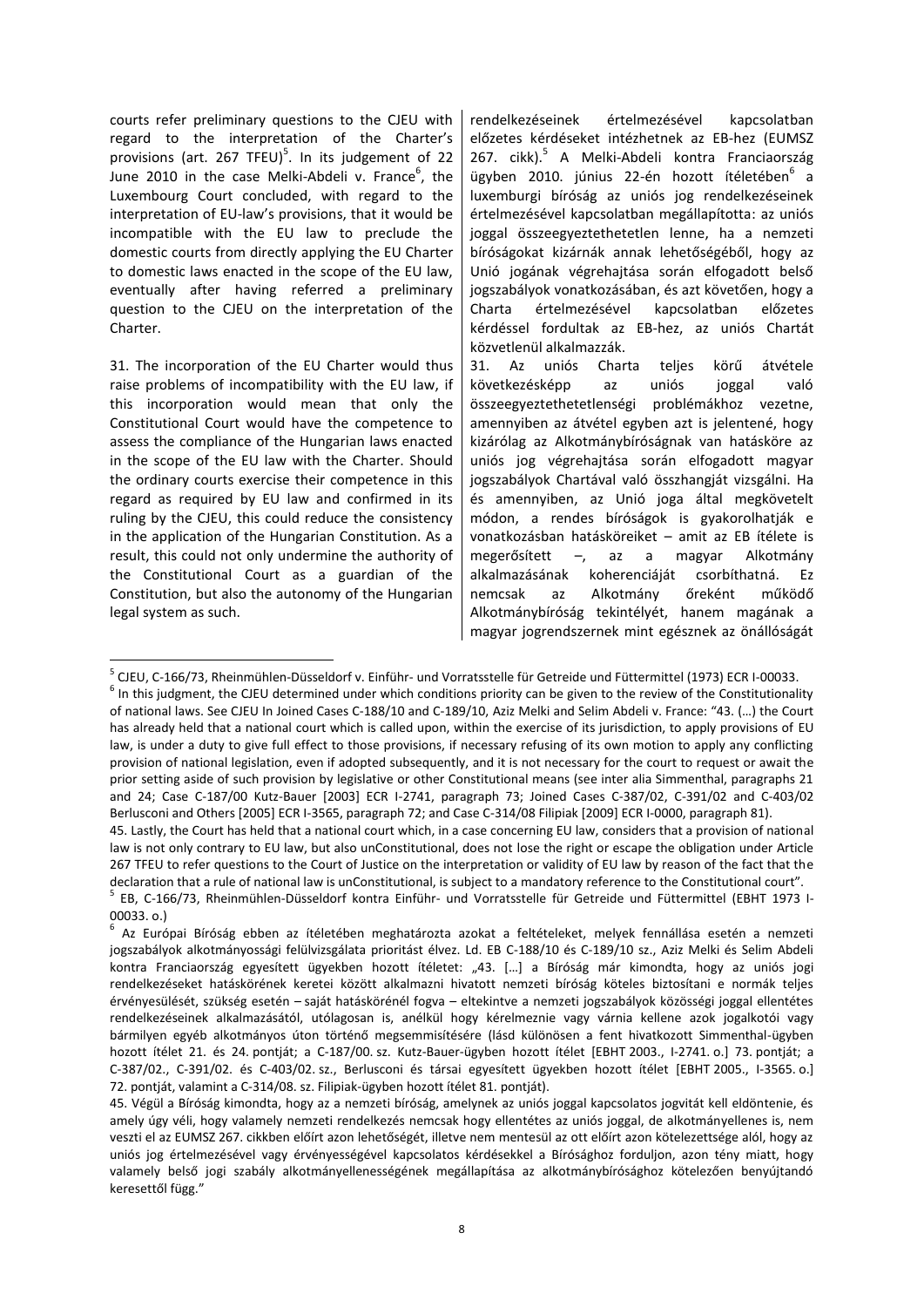32. In the light of the above, the Venice Commission is of the opinion that it would be more advisable for the Hungarian to consider the EU Charter as a starting point or a point of reference and source of inspiration in drafting the human rights and fundamental freedoms chapter of the new Constitution. Such a solution would offer more adequate possibilities, to the future Constitution, to integrate and adapt more recent developments in the field of human rights protection to the experience and traditions of Hungary in this field<sup>7</sup>.

33. As previously stated, particular attention should be paid to ensuring compliance of constitutional and legislative provisions in this field with the ECHR and other human rights treaties binding for Hungary. It would be also important for the Hungarian new Constitution to clarify the place of international treaties to which Hungary is a Contracting Party in the domestic law. Specific reference could also be made, as far as the interpretation of the relations between the EU and domestic law is concerned, to the key role played in the application of EU law by the principle of subsidiarity, as confirmed by the Lisbon Treaty.

# **B. The role and significance of the** *ex ante* **review B. Az előzetes felülvizsgálat szerepe és jelentősége a) The role of the** *ex ante* **review in the constitutional justice system**

34. The *ex ante* constitutional review is seen in many countries, i.e. before the enactment of legislation, as a highly important device for securing constitutionality of legislation.

35. Nevertheless, there is no common European standard as regards the initiators and the concrete modalities of this review. States decide, in accordance to their own constitutional traditions and specific needs, which organs, and to what extent, are authorized to conduct an *a priori* review and who should have the right to initiate it.

36. One could say that limited *ex ante* control is 36. Azt is mondhatjuk, hogy előzetes felülvizsgálat

1

is alááshatja.

32. A fentieket figyelembe véve a Velencei Bizottság véleménye szerint tanácsosabb lenne, ha a magyar [jogalkotó<sup>\*</sup>] az uniós Chartára mint kiindulópontra vagy mint hivatkozási pontra és ihletforrásra tekintene az új Alkotmány emberi jogi és alapvető szabdságokat rögzítő fejezetének szövegezése során. Egy ilyen megoldás a jövőbeli Alkotmány számára megfelelőbb lehetőséget biztosítana arra, hogy az emberi jogok területén elért legfrisseb eredményeket Magyarország e területen szerzett tapasztalataihoz és kialakult hagyományaihoz igazítsa, illetve egységbe foglalja. 7

33. A korábbiakban már kifejtetteknek megfelelően kiemelt figyelmet kell szentelni arra, hogy e terület alkotmányos és törvényi szabályozása megfeleljen az emberi jogok európai egyezménye és a Magyarországra kötelező más emberi jogi egyezmények rendelkezéseinek. Ugyancsak fontos lenne az új magyar Alkotmányban egyértelművé tenni azoknak a nemzetközi szerződéseknek a belső jogban elfoglalt helyét, amelyekben Magyarország szerződő fél. Az uniós és a belső jog viszonyának értelmezése vonatkozásában konkrét hivatkozás tehető arra a kulcsfontosságú szerepre, amit a szubszidiaritás Lisszaboni Szerződésben is megerősített elve az Unió jogának alkalmazásában betölt.

# **a) Az előzetes felülvizsgálat szerepe az**

# **alkotmánybíráskodás rendszerében** 34. Az előzetes, vagyis a jogszabály törvénybe iktatása

előtti alkotmányossági vizsgálat számos országban kiemelkedően fontos eszköz a törvényhozás alkotmányosságának biztosításában.

35. Nincs ugyanakkor közös európai standard arra vonatkozóan, hogy ki és pontosan milyen eljárásban kezdeményezheti a felülvizsgálatot. Az államok maguk döntik el, hogy alkotmányos hagyományaiknak és különös szükségleteiknek megfelelően mely szervek és milyen mértékben bírnak felhatalmazással az *a priori* felülvizsgálat elvégzésére, illetve kinek van joga kezdeményezni azt.

 $<sup>7</sup>$  In its Interim Opinion on the Draft Constitutional Amendments of Luxembourg, adopted at its 81st Plenary Session</sup> (Venice, 11-12 December 2009), CDL-AD(2009)057, the Venice Commission indicated that "*when a Constitution is being revised, there is no obligation to incorporate blindly the provisions of any particular international human rights conventions into the text. Besides, the number of such conventions and the variety of rights and freedoms which they contain would make such a requirement unrealistic*" (§ 34) and also that "*(a) national Constitution should guarantee the human rights and public freedoms which are designated as "fundamental" at State level* " (§ 36).

<sup>\*</sup> Az eredeti angol szövegből hiányzik a szó. A szövegösszefüggésből azonban erre lehet következtetni. *(A ford.)*

<sup>7</sup> A luxemburgi alkotmánymódosítások tervezetétől 81. plenáris ülésén (Velence, 2009. december 11–12.) elfogadott előzetes állásfoglalásában a Velencei Bizottság jelezte: *"amikor egy Alkotmány átfogó módosítására kerül sor, nincs olyan kötelezettség, hogy bármely nemzetközi emberi jogi egyezmény rendelkezéseit vakon a szövegbe kellene emelni. Az egyezmények számát és a bennük foglalt jogok és szabadságok sokféleségét figyelembe véve egy ilyen követelmény irreális elvárás lenne"* (34. §), továbbá, *"(a) a nemzeti Alkotmánynak azokat az emberi jogokat és szabadságokat kell garantálnia, melyeket állami szinten »alapvető«-nek tekintenek"* (36. §).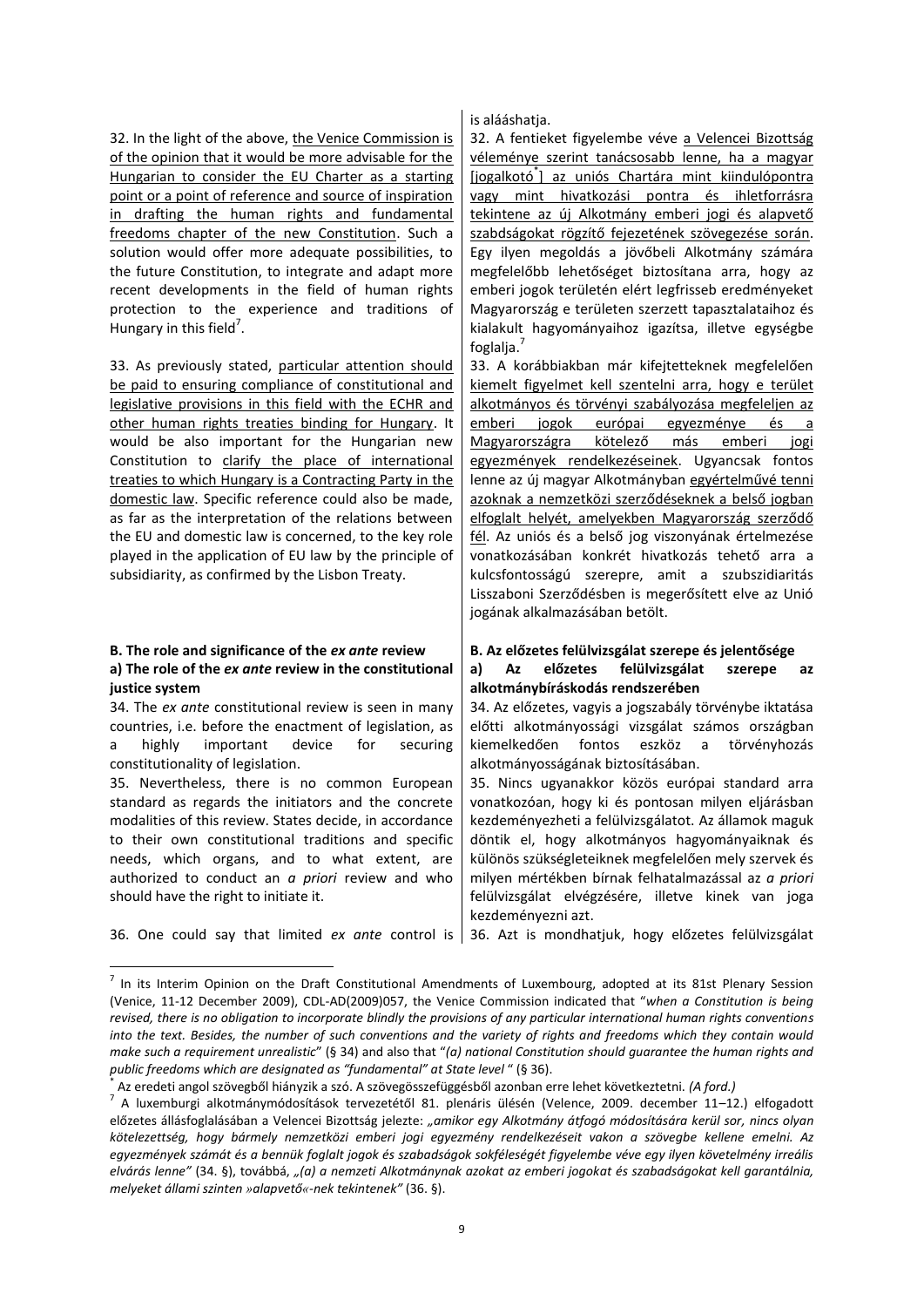conducted as part of the law-making process in parliament, in both law-drafting within the bureaucracy and during the parliamentary deliberations by the parliamentary committees. Nevertheless, as these bodies' decisions are verified and endorsed (or not) by the plenary assemblies, they do not have a binding effect.<sup>8</sup> As to the binding review, it is difficult to see, in centralised systems of constitutional adjudication characterized by the existence of a Constitutional Court, any alternative to such a court as the *locus* of legally binding *ex ante*  review.

37. The practice shows that the role of the Constitutional Court in *ex ante* review is accepted in many states beside its main role in *ex post* review. The Venice Commission therefore considers that the Constitutional Court should be seen as the only and best placed body to conduct *ex ante* binding review. Nevertheless, to avoid over-politicizing the work of the Constitutional Court and its authority as a judicial body, the right to initiate *ex ante* review should be granted rather restrictively.

38. On the other hand, the Venice Commission considers that, should this be needed, non binding *ex ante* control may also be exercised, prior to the adoption of the law, by a parliamentary body or by independent bodies or structures.

39. In the Hungarian constitutional system, the *ex ante* review of legal Acts exists and is rooted in Art. 26  $(4-5)^9$  of the Constitution and the provisions of the Act on the Constitutional Court<sup>10</sup>.

40. The Hungarian system at present provides for three different situations where *ex ante* control is possible:

 $cs$  the control of a statute not yet enacted, (art.26(4) of the Constitution), which can be initiated only by the President of Hungary;

the control of the provisions of the rules of procedure of Parliament - it is an exclusive

**.** 

korlátozott formában a parlamenti törvényhozási folyamat részeként is folyik, mind a közigazgatási törvény-előkészítés, mind a parlamenti bizottsági tárgyalások során. Tekintve azonban, hogy e testületek döntéseit a plenáris ülések vagy támogatólag megerősítik, vagy nem, jogilag kötelező erővel azok nem bírnak.<sup>8</sup> Ami mármost a kötelező erejű felülvizsgálat kérdését illeti, alkotmánybíráskodás központosított rendszereiben, melyekben alkotmánybíróság működik, nehéz olyan alternatív intézményt találni az alkotmánybíróság mellett, amely jogilag kötelező erejű előzetes felülvizsgálatot végezhetne.

37. A gyakorlat azt mutatja, hogy az Alkotmánybíróság előzetes felülvizsgálatban játszott szerepe számos államban elfogadott, míg elsődleges szerepe az utólagos felülvizsgálat elvégzése. A Velencei Bizottság következésképp úgy véli, hogy az Alkotmánybíróság az egyetlen és leginkább alkalmas testület a kötelező erejű előzetes felülvizsgálat elvégzésére. Annak elkerülése érdekében azonban, hogy az Alkotmánybíróság működése és bírói testületként élvezett tekintélye túlpolitizálttá ne váljon, az előzetes felülvizsgálat kezdeményezésének jogát szűken kell megállapítani.

38. A Velencei Bizottság másfelől úgy véli, hogy – amennyiben szükséges – a nem kötelező erejű előzetes normakontrollt még a törvény elfogadása előtt elvégezheti egy parlamenti testület vagy valamely más független testület vagy szervezet is.

# **b) The** *ex ante* **review in the Hungarian context b) Az előzetes felülvizsgálat a magyar viszonyok között**

39. A magyar alkotmányos rendszerben megtalálható a jogszabályok előzetes felülvizsgálata, amit az Alkotmány 26. § (4)–(5) bekezdése<sup>9</sup>, valamint az Alkotmánybíróságról szóló törvény rögzít.<sup>10</sup>

40. A magyar rendszer jelenleg három olyan egymástól elkülöníthető esetet ismer, amikor előzetes normakontrollra nyílik lehetőség:

– a még ki nem hirdetett törvény normakontrollja [az Alkotmány 26. § (4) bek.], amit kizárólag a magyar köztársasági elnök kezdeményezhet;

– a parlamenti Házszabály rendelkezéseinek normakontrollja – az eljárás kezdményezése az

<sup>8</sup> However, in Finland, the Constitutional Law Committee exercises binding *ex ante* Constitutional review.

<sup>&</sup>lt;sup>8</sup> Finnországban ugyanakkor az Alkotmányjogi Bizottság kötelező erejű előzetes alkotmányossági felülvizsgálatot végez.

 $9$  Art. 26(4) of the Constitution lays down that "should the President of the Republic consider any provision of a statute to be unConstitutional, the President shall, prior to signing it, refer it to the Constitutional Court for appraisal", and, according to Art. 26(5), "should the Constitutional Court - in extraordinary proceedings - determine the statute to be unConstitutional, the President of the Republic shall return the statute to the Parliament".

 $10$  See articles 1(1), 43(1), 35(2) and 36(1) of the Act on the Constitutional Court.

 $^9$  Az Alkotmány 26. § (4) bekezdése rögzíti, hogy "[a] köztársasági elnök a törvényt aláírás előtt […] véleményezésre megküldi az Alkotmánybíróságnak, ha annak valamelyik rendelkezését alkotmányellenesnek tartja", a 26. § (5) bekezdése szerint pedig "[h]a az Alkotmánybíróság – soron kívüli eljárásban – az alkotmányellenességet megállapítja, a köztársasági elnök a törvényt az Országgyűlésnek visszaküldi".

 $^{10}$  Ld. az Alkotmánybíróságról szóló törvény 1. § (1), 43. § (1), 35. § (2) és 36. § (1) bekezdését.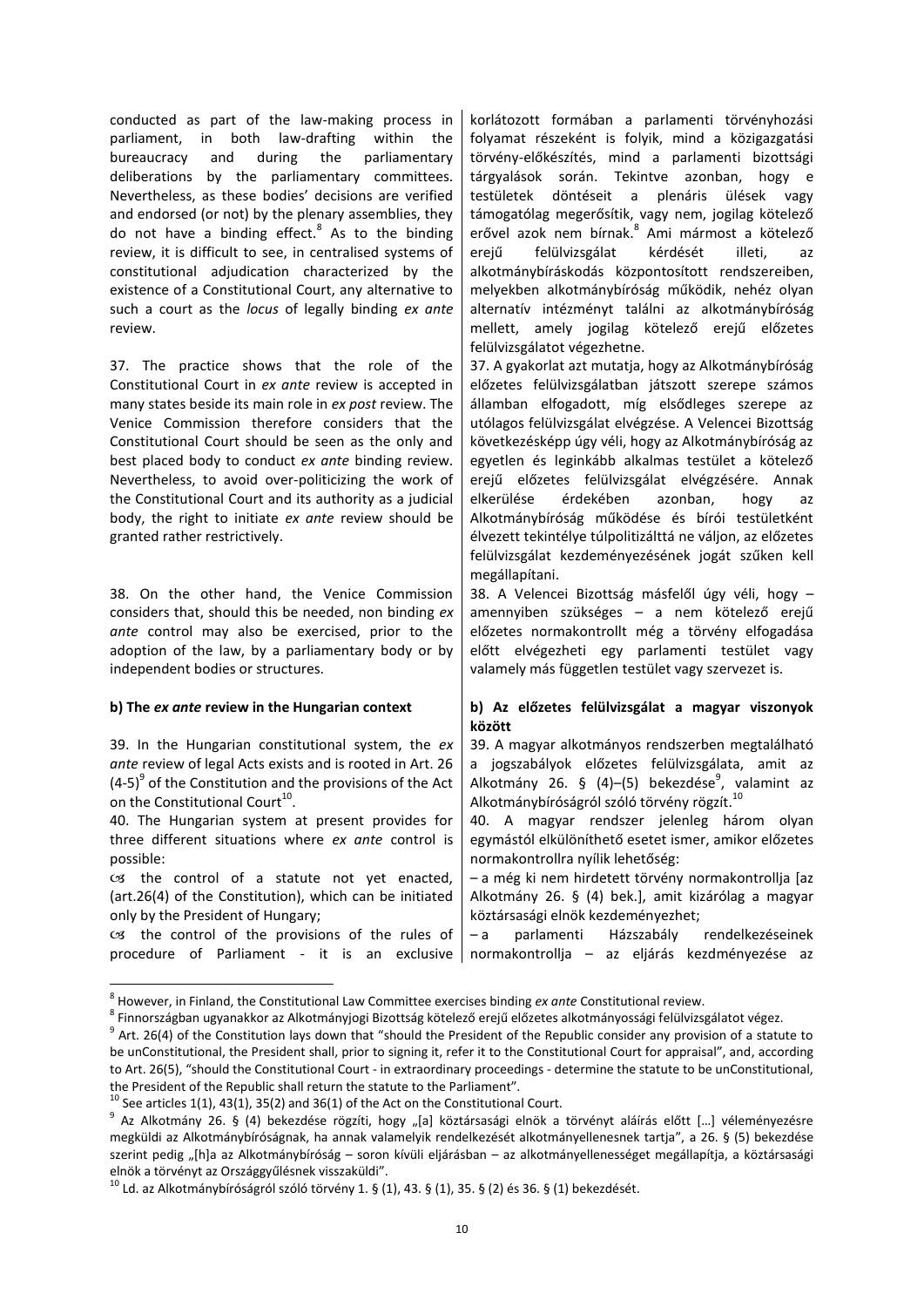competence of the Parliament to initiate the procedure;

 $cs$  the control of international treaties, which can be initiated by the Parliament, the President and the Government.( Art.11, art. 34.1, art. 36.1 of the Act on the Constitutional Court).

41. In the light of the existing domestic practice and traditions, the Venice Commission is of the Opinion that in Hungary, the competence of a priori review should be retained and included by the new Hungarian Constitution in the prerogatives of Constitutional Court.

42. Also*,* Hungary's constitutional choice to grant only the President, who is expected to stand above party political game, the right to initiate such a review, should be retained.<sup>11</sup>

43. As a matter of principle, the Commission is of the view that an entitlement to submit a request for binding preventive abstract review should be awarded restrictively, as such a procedure easily becomes part of the political game if it is widely available. It notes that Hungary has experience in *ex post* control with remarkable efficiency. The Commission therefore considers therefore that a large competence in *ex ante* control could endanger the fulfilment of the important task of *ex post* control – be it through *actio popularis* or through constitutional complaint – for various reasons, including workload or bias (see paragraph 54 below).

44. Opening the initiation of binding *ex ante*  constitutional review to government and/or parliament organs, as well as to factions in parliament, would "politicise" the Constitutional Court; the Court would then act more as an arbitrator between competing groups in parliament, in the course of lengthy legislative processes. This could seriously undermine the credibility of the Constitutional Court as a judicial body and that of constitutional review as a reliable mechanism for guaranteeing the full respect of the rule of law and the coherence of the country's legal and constitutional system.

45. The Commission also considers that the stage, in the legislative process, at which the *ex ante* control should take place, is of particular importance. In the light of the concerns previously expressed over the risk that the Constitutional Court plays a too

 $\overline{a}$ 

Országgyűlés kizárólagos hatásköre;

– a nemzetközi szerződések normakontrollja, amit az Országgyűlés, a köztársasági elnök és a Kormány kezdeményezhet [az Alkotmánybíróságról szóló tövény 11. §-a, 34. § (1) bekezdése és 36. § (1) bekezdése].

41. A jelenlegi nemzeti gyakorlat és a kialakult hagyományok tükrében a Velencei Bizottság úgy véli, hogy Magyarországon az *a priori* felülvizsgálatra vonatkozó hatáskört tobábbra is az Alkotmánybíróság kizárólagos jogai között kell meghatározni és fenntartani az új magyar Alkotmányban.

42. Hasonlóképpen fenntartandó Magyarország azon alkotmányjogi megoldása, hogy kizárólag a pártpolitikai játszmák fölött álló köztársasági elnöknek van joga ilyen felülvizsgálatot kezdeményezni.<sup>11</sup>

43. A Bizottság elvi éllel szögezi le, hogy a kötelező erejű preventív absztrakt felülvizsgálat jogát szűk körre kell korlátozni, tekintve, hogy egy széles kör számára elérhető eljárás könnyen válik politikai játszmák részévé. A Bizottság megjegyzi, hogy a magyarországi tapasztalatok figyelemre méltó hatékonyságot mutatnak az utólagos normakontroll terén. A Bizottság úgy véli ezért, hogy az előzetes normakontroll terén biztosított széles hatáskör az – akár *actio popularis,* akár alkotmányjogi panasz formájában megindított – utólagos normakontroll fontos feladatának ellátását különböző okokból, pl. a megnövekedett ügyszám vagy az elfogultság miatt is veszélyeztetheti (ld. alább, 54. bek.).

44. A kötelező erejű előzetes alkotmányossági felülvizsgálat kezdeményezési jogának kiterjesztése a Kormány és/vagy az Országgyűlés szerveire, valamint a parlamenti frakciókra az Alkotmánybíróságot "átpolitizálná"; ennek következtében pedig a Bíróság sokkal inkább az egymással hosszadalmas törvényhozói folyamat során versengő parlamenti csoportok közötti döntőbíróként járna el. Ez súlyosan aláásná az Alkotmánybíróság mint bírói testület hitelességét, valamint az alkotmányossági felülvizsgálatba mint a jog uralmát és az ország koherens jogi és alkotmányos rendszerének maradéktalan tiszteletben tartását biztosító hitelt érdemlő eljárásba vetett bizalmat.

45. A Bizottság véleménye szerint különös jelentőséggel bír a törvényhozási folyamatnak az a szakasza, amelyben az előzetes normakontrollt el kell végezni. A korábban már kifejtett aggodalmak fényében, nevezetesen azzal a veszéllyel

<sup>&</sup>lt;sup>11</sup> The Venice Commission acknowledges that, even when the right to initiate the ex ante control is limited to the President of the country, its exercise may have a political character in certain situations, in particular in cases where the President represents a different political tendency than the parliamentary majority.

<sup>&</sup>lt;sup>11</sup> A Velencei Bizottság elismeri, hogy még abban az esetben is, amikor az előzetes normakontroll kezdeményezésének joga kizárólag az ország elnökét illeti, alkalmazásának bizonyos helyzetekben lehet politikai karaktere, különösen azokban a helyzetekben, amikor az elnök más politikai áramlathoz kötődik, mint a parlamenti többség.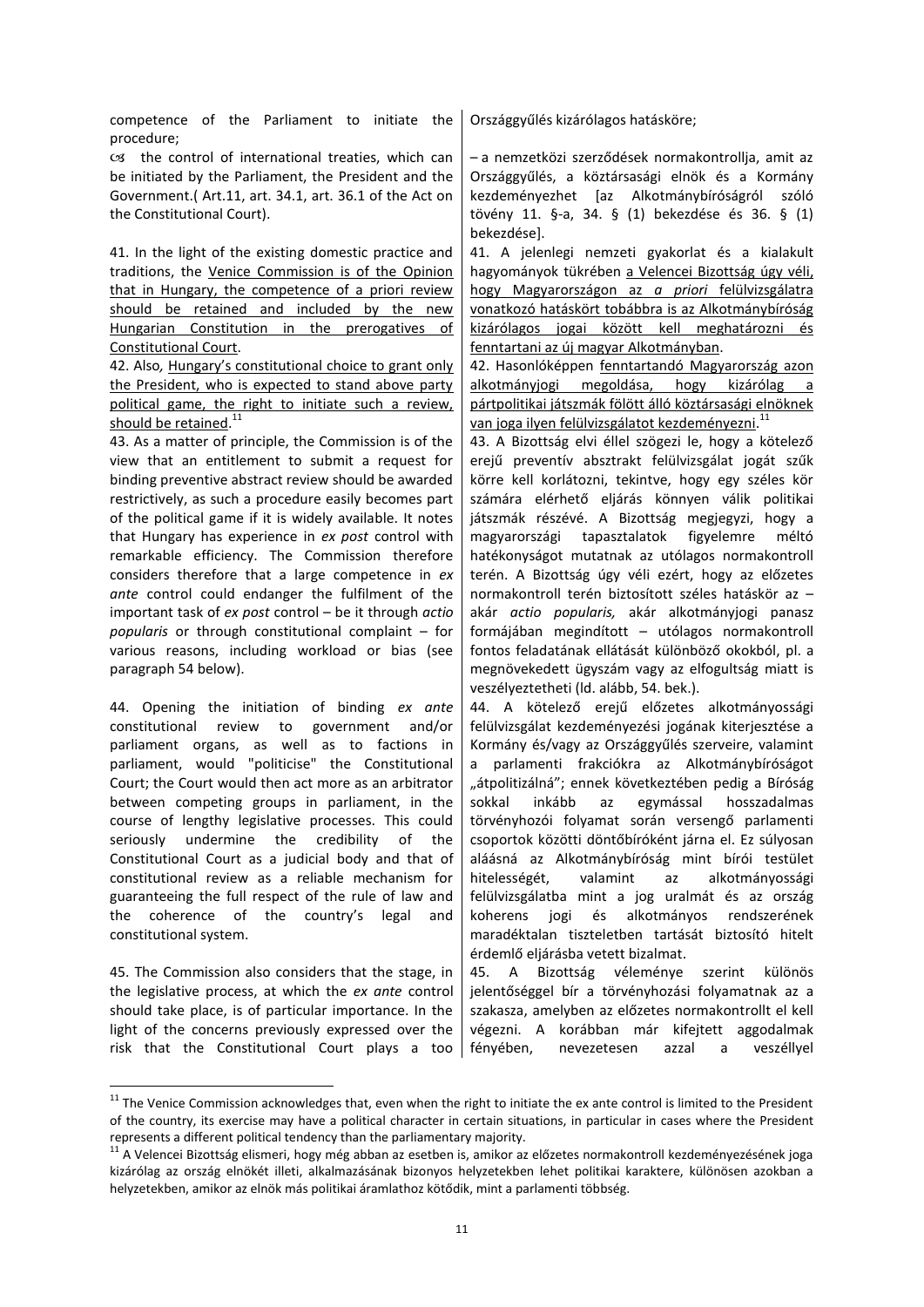politicised role and that the legislative process is unduly prolonged, the Commission considers advisable that the control takes place only after adoption in parliament and before publication of the law and, for international treaties, before their ratification. Limiting the initiative for constitutional review to the President only, as mentioned before, could also be a way to minimise the dangers for the Court of working under the pressure of short time limits (necessary to a certain extent in *ex ante*  proceedings) and to allow it to adapt its working methods to the challenges faced.

46. The Commission would like to add that *ex ante*  and *ex post* reviews have partly different functions and should be seen as complementary rather than alternative or mutually exclusive mechanisms. Therefore, decisions of the Constitutional Court adopted in the framework of the preliminary review should not prevent the Court from assessing again the adopted law in the course of *ex post* review.

47. During their visit to Budapest, the Rapporteurs of the Venice Commission could note that there is a clear wish, in Hungary, for a more comprehensive *ex ante* constitutional review of normative acts. Since it is not appropriate for the Constitutional Court to conduct such a wide review, the introduction of a non-binding review by a parliamentary committee or an independent body could be considered. The Venice Commission would welcome such a system, provided that it is a non binding way of constitutional review.

48. The Courts rulings, in the case of such a preliminary (abstract) review, must be obeyed just as any other decision of the Constitutional Court. Hence, statutes dealing with the same issue may not be adopted again unless either the critical aspects are addressed with different solutions or new facts appear, of which the Constitutional Court could not have been aware.

49. A clear disadvantage of *a priori* constitutional control by the Constitutional Court is that the Court has to decide without the benefit of knowing how that law is applied in practice. Often, unconstitutionality only becomes apparent through the practice of administrative and judicial organs. Conversely, the ordinary judiciary may have 'dealt' with a possibly unconstitutional law by interpreting it in a constitutional way.

50. The strongest argument against a wide use of *a priori* Constitutional review again lies in the possibility

kapcsolatban, hogy az Alkotmánybíróság túlpolitizált szerepbe kényszerül és hogy a törvényhozási folyamat indokolatlanul elhúzódik, a Bizottság véleménye szerint tanácsos, ha a normakontrollra kizárólag a törvény parlamenti elfogadása után és kihiredetése, nemzetközi szerződés esetén ratifikációja előtt kerül sor. Az alkotmányossági felülvizsgálat kezdeményezési jogának kizárólag a köztársasági elnökre ruházása, a fent már kifejtettek szerint, annak a veszélyét kívánja minimálisra csökkenteni, hogy a Bíróságnak rövid határidők szorításában kelljen dolgoznia (ami az előzetes eljárásokban bizonyos fokig szükségszerű), és azt szolgálja, hogy a Bíróság a munkamódszereit az aktuális kihívásokhoz igazítsa.

46. A Bizottság ehhez még hozzá kívánja tenni, hogy az előzetes és az utólagos felülvizsgálatnak más és más a funkciója, és inkább egymást kiegészítő, semmint alternatív vagy egymást kizáró mechanizmusoknak kell tekinteni azokat. Az Alkotmánybíróságnak az előzetes felülvizsgálat során elfogadott határozatai következésképp nem jelenthetik akadályát annak, hogy a Bíróság a már elfogadott törvényt az utólagos felülvizsgálat keretében újra megvizsgálja.

47. Budapesti látogatásuk során a Velencei Bizottság jelentéstevői azt tapasztalták, hogy Magyarországon egyértelmű a szándék arra, hogy a jogszabályok szélesebb körű előzetes alkotmányossági felülvizsgálatára kerüljön sor. Tekintve, hogy nem az Alkotmánybíróság feladata egy ilyen széles körű felülvizsgálat lefolytatása, egy parlamenti bizottság vagy egy független testület által végzett, nem kötelező erejű felülvizsgálat bevezetésének lehetőségét mérlegelni lehet. A Velencei Bizottság örömmel látna egy ilyen rendszert, feltéve, ha az nem kötelező erejű alkotmányossági felülvizsgálatot jelent.

48. Az Alkotmánybíróság ilyen típusú előzetes (absztrakt) felülvizsgálat keretében hozott döntései ugyanolyan jogi kötőerővel kell bírjanak, mint az Alkotmánybíróság bármely más döntése. Következésképp ugyanazt a kérdéskört szabályozó törvény újbóli elfogadása nem megengedett, kivéve, ha a kifogásolt aspektusokat más megoldásokkal helyettesítik, vagy olyan új tények merülnek fel, melyekről az Alkotmánybíróság nem tudhatott.

49. Az Alkotmánybíróság *a priori* alkotmányos normakontrolljának egyértelmű hátránya, hogy a Bíróságnak anélkül kell határozatot hoznia, hogy ismerné a törvény gyakorlati alkalmazásának tapasztatalait. Az alkotmányellenesség gyakran csak a közigazgatási és bírói szervek gyakorlatában válik nyilvánvalóvá. Egy rendes bíróság ugyanakkor egy potenciálisan alkotmányellenes törvényt is "kezelhet" úgy, hogy azt az alkotmányosságnak megfelelően értelmezi.

50. Az *a priori* alkotmányossági felülvizsgálattal szembeni legerősebb érvet az az eshetőség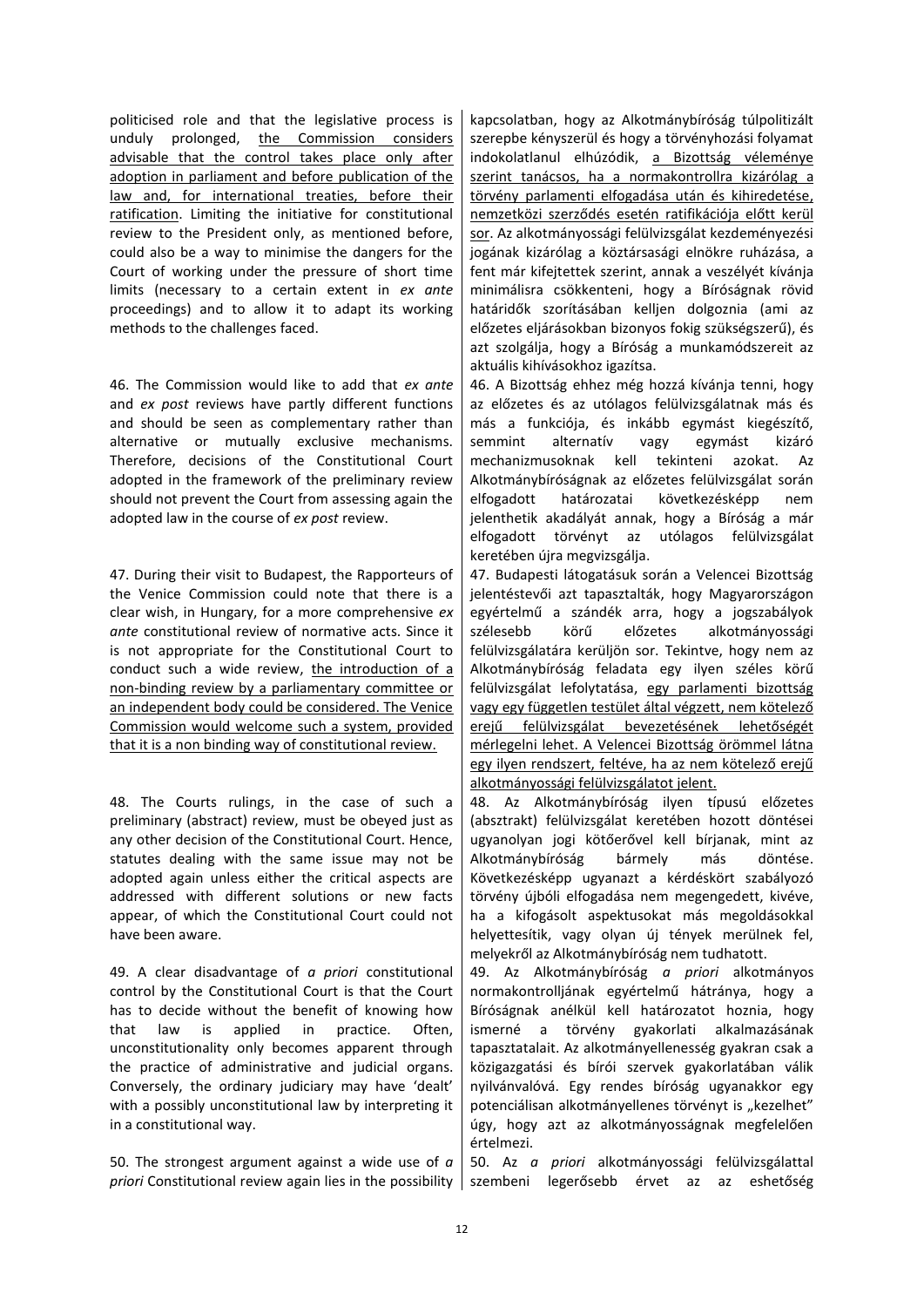that an unconstitutionality of a law may arise though the practice of state organs, and this even in cases where the Constitutional Court had already been called upon to decide on the constitutionality of the law in abstract *a priori* proceedings.

51. Particular consideration should also be paid, when re-defining the role and functions of the Constitutional Court as a guarantor of the Hungarian state's constitutional order, to the position of socalled "cardinal laws" (organic laws) in the sphere of the constitutional review. During its visit to Hungary, the Venice Commission was informed that the new Constitution would leave "cardinal laws" the task of regulating certain important subjects $12$ . It was not clear either whether these organic laws could be subject of constitutional review or whether they would constitute a criterion for such a review. According to the information received, such laws would be assimilated, in this context, to ordinary laws and could not be relied on in constitutional review. If this interpretation is followed, a lack in constitutional review may emerge if the Constitution is of a summary nature and emphasis is shifted on "cardinal laws".

52. The Commission would like to recall that, as a rule, constitutions contain provisions regulating issues of the highest importance for the functioning of the state and the protection of the individual fundamental rights. It is thus essential that the most important related guarantees are specified in the text of the Constitution, and not left to lower level norms.

53. In this connection, the Commission considers it particularly important that basic provisions regulating the functions of the Constitutional Court in *both ex post* and *ex ante r*eview, as well as the right to initiate constitutional review before the Court, are included in the Constitution. In addition, the main principles and conditions relating to the nomination of judges to the Constitutional Court and the Court's functioning, such as the judges' independence and the financial autonomy of the Court should be clearly laid down in the new Hungarian Constitution.

54. With regard to the Constitutional Court and its specific role in a democratic society, it should be pointed out that a sufficiently large scale of competences is essential to ensure that the court oversees the constitutionality of the most important principles and settings of the society, including all

 $\overline{a}$ 

szolgáltatja, amikor egy törvény alkotmányellenessége az állami szervek gyakorlatának eredményeként áll elő, akár olyan esetekben is, amikor absztrakt *a priori* eljárásban egy törvény alkotmányosságáról az Alkotmánybíróság már döntést hozott.

51. A Magyar Állam alkotmányos rendje védelmezőjeként az Alkotmánybíróság szerepének és funkcióinak újradefiniálásakor különös figyelmet kell szentelni annak a helynek, amit az ún. "sarkalatos törvények" (organikus törvények<sup>\*</sup>) az alkotmányossági felülvizsgálat rendszerében foglalnak el. Magyarországi látogatása során a Velencei Bizottságot arról tájékoztatták, hogy az új Alkotmány bizonyos fontos témakörök szabályozásának feladatát "sarkalatos törvényekre" bízza.<sup>12</sup> Sem az nem vált világossá, hogy vajon az organikus törvényeket alá lehet-e vetni alkotmányossági felülvizsgálatnak, sem az, hogy vajon ezek alapján is zajlik-e majd a felülvizsgálat. A Bizottságot arról tájékoztatták, hogy az organikus törvények e vonatkozásban a rendes törvényekhez lesznek hasonlatosak, és az alkotmányossági felülvizsgálati eljárásban nem lehet rájuk támaszkodni. Amennyiben ez az értelmezés lesz mérvadó, az alkotmányossági felülvizsgálatban rés keletkezhet, ha az Alkotmány vázlatos jellegű, és a hangsúly a "sarkalatos törvényekre" helyeződik át.

52. A Bizottság emlékeztetni kíván arra, hogy az alkotmányok általában olyan rendelkezéseket tartalmaznak, melyek az állam működése, illetve az alapvető egyéni jogok védelme szempontjából a legfontosabb kérdéseket szabályozzák. Ezért alapvető jelentőségű, hogy a fentiekkel kapcsolatos garanciákat az Alkotmány szövegében, és ne alacsonyabb szintű jogszabályokban határozzák meg.

53. Ezzel összefüggésben a Bizottság úgy véli, hogy azoknak az alapvető rendelkezéseknek, melyek az Alkotmánybíróságnak az előzetes, illetve az utólagos felülvizsgálattal kapcsolatos funkcióit, valamint az alkotmányossági felülvizsgálati eljárás indítványozási jogát szabályozzák, az Alkotmányban kell helyet kapniuk. Ezenfelül az Alkotmánybíróság bíráinak jelölésével, valamint a Bíróság működésével – pl. a bírák függetlenségével és a Bíróság pénzügyi autonómiájával – kapcsolatos alapelveket és feltételeket is egyértelműen kell rögzíteni az új magyar Alkotmányban.

54. Az Alkotmánybíróság és az általa egy demokratikus társadalomban betöltött speciális szerep tekintetében szükséges rámutatni arra, hogy a kellően széles hatáskörök biztosítása elengedhetetlen annak érdekében, hogy a Bíróság a társadalom legfontosabb rendezőelveinek és körülményeinek –

<sup>&</sup>lt;sup>12</sup> An extensive use of "cardinal laws" might lead to edging in stone the subjects regulated by such laws.

<sup>\*</sup> A magyar alkotmányos rendben a sarkalatos vagy organikus törvények a kétharmados törvényeket jelentik. *(A ford.)*

<sup>12</sup> A "sarkalatos törvények" kiterjedt használata az e törvények által szabályozott kérdések kőbevésését eredményezheti.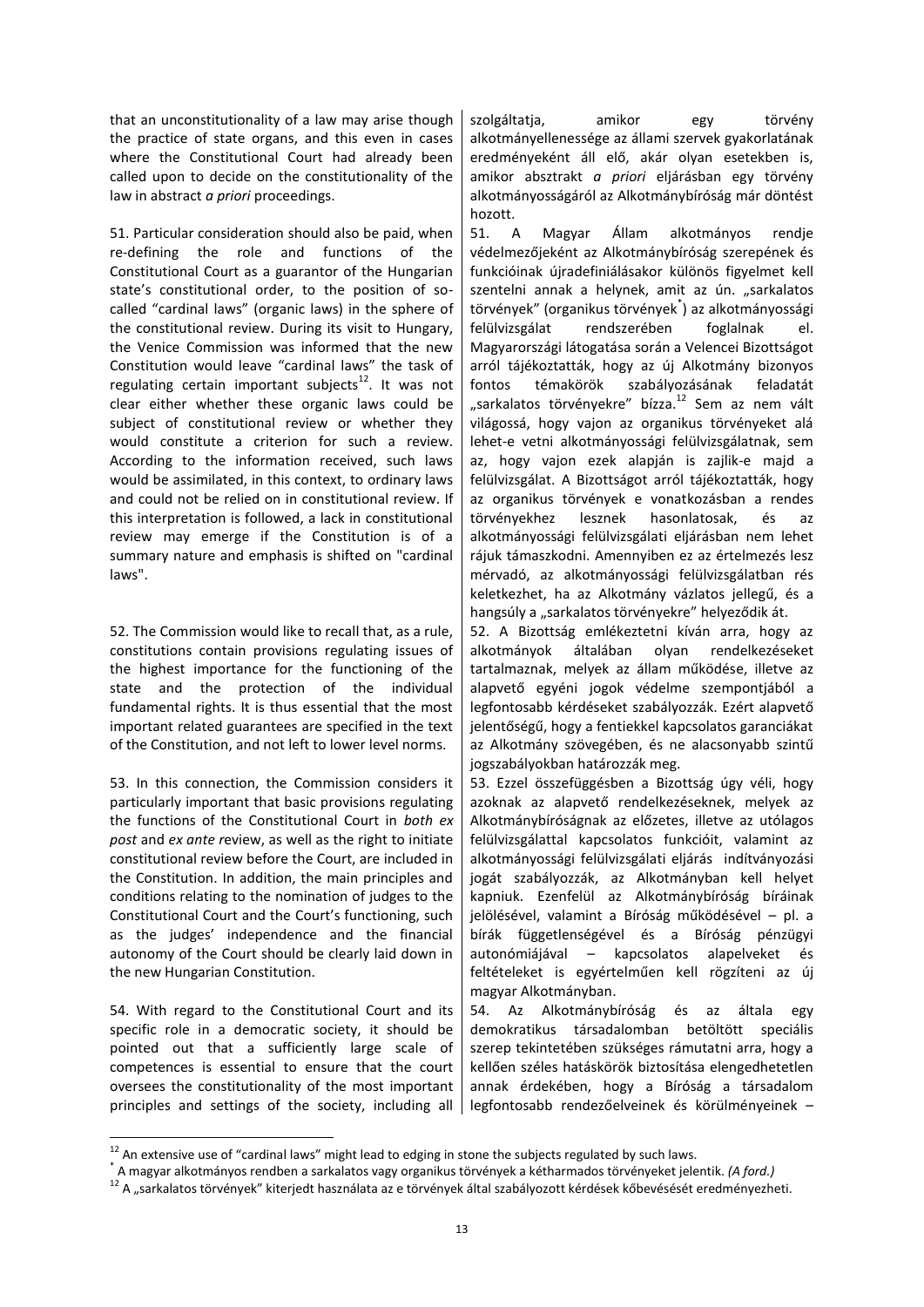constitutionally guaranteed fundamental rights. Therefore, restricting the Court's competence in such a way that it would review certain state Acts only with regard to a limited part of the Constitution runs counter to the obvious aim of the constitutional legislature in the Hungarian parliament "to enhance the protection of fundamental rights in Hungary". This aim was explicitly expressed in the first of the three questions submitted to the Venice Commission (see § 9 and § 11 above).

# **C. The role and significance of the** *actio popularis* **C. Az** *action popularis* **szerepe és jelentősége**

55. Hungary has become an interesting model for the functioning of *actio popularis* system within constitutional justice. This system implies that every person is entitled to take action for constitutional review against a normative Act after its enactment, without needing to prove that he or she is currently and directly affected by it.

56. According to Article 32/A(4) of the Hungarian Constitution, "*everyone has the right to initiate proceedings of the Constitutional Court in the cases specified by statute*". Art. 21(2) of the Act on the Constitutional Court lays explicitly down that the examination of the unconstitutionality of legislation can be initiated by everyone in the frame of the *ex post* review.

57. The Venice Commission would like to stress that the availability of an *actio popularis* in matters of constitutionality cannot be regarded as a European standard. It acknowledges that this mechanism has been seen as the broadest guarantee of a comprehensive constitutional review<sup>13</sup>, which allows eliminating from the legal order quickly unconstitutional laws, especially laws adopted prior to the Constitution. Nevertheless, a comparative perspective shows that most countries did not choose to introduce this mechanism as a valid means to challenge statutory Acts before the Constitutional Court. As a consequence, *actio popularis* is at present rather an exception in Europe and among the Member States of the Venice Commission.<sup>14</sup>

58. Moreover, in its Opinion on the Draft Law on the Constitutional Court of Montenegro (CDLAD(2008)030), the Venice Commission recommended the exclusion of the *actio popularis*. The Commission referred, in this context, to the többek között valamennyi alkotmányban biztosított alapvető jog – alkotmányosságát ellenőrizhesse. Következésképp az Alkotmánybíróság hatásköreinek olyan szűkítése, aminek eredményeként bizonyos állami aktusokat az Alkotmánynak csak egy bizonyos részlete vonatkozásában vizsgálhat felül, ellentétes a magyar Országgyűlés alkotmányozással kapcsolatban kinyilvánított céljával, ami "az alapvető jogok védelmének megerősítése Magyarországon". E célt a Velencei Bizottsághoz benyújtott három kérdés közül az első világosan kinyilvánítja (ld. fent, 9. és 11. §).

55. Magyarország az alkotmánybíráskodás keretében működő *actio popularis* érdekes modelljévé vált. E rendszer szerint bármely személy jogosult egy jogszabály kihirdetését követően alkotmányossági felülvizsgálatot kezdeményezni, akkor is, ha egyelőre és közvetlenül az nem érinti őt.

56. A magyar Alkotmány 32/A. § (4) bekezdése szerint *"\*a+z Alkotmánybíróság eljárását törvényben meghatározott esetekben bárki kezdeményezheti"*. Az Alkotmánybíróságról szóló törvény 21. § (2) bekezdése világosan rögzíti, hogy a jogszabály alkotmányellenességének vizsgálatát utólagos felülvizsgálat keretében bárki indítványozhatja.

57. A Velencei Bizottság hangsúlyozza, hogy az *actio popularis* megléte az alkotmányosság kérdéseiben nem tekinthető európai standardnak, megállapítja<br>továbbá. hogy e mechanizmus az átfogó továbbá, hogy e mechanizmus az átfogó alkotmányossági felülvizsgálat legszélesebb körű biztosítékának tekinthető, <sup>13</sup> ami lehetővé teszi az alkotmányellenes törvények jogrendből történő gyors kigyomlálását, különösen azokét, melyeket az Alkotmány hatálybalépése előtti időszakban fogadtak el. Az összehasonlító vizsgálat megmutatja, hogy a törvényi rendelkezések Alkotmánybíróság előtti megtámadásának érvényes módjaként a legtöbb ország nem emellett az eljárásfajta mellett kötelezte el magát. Az *actio popularis* következésképp jelenleg inkább kivételnek tekinthető Európában és a Velencei Bizottság tagállamai között.<sup>14</sup>

58. A montenegrói Alkotmánybíróságról szóló törvény tervezetéről elfogadott állásfoglalásában a Velencei Bizottság éppen az *actio popularis* lehetőségének kizárását javasolta. A Bizottság utalt a horvát tapasztalatokra, melyek megmutatták, hogy *"ez a* 

**.** 

<sup>&</sup>lt;sup>13</sup> H.Kelsen, cit.in: R. Ben Achour, "Le contrôle de la Constitutionnalité des lois: quelle procédure?", Actes du colloque international " L'effectivité des droits fondamentaux dans les pays de la communauté francophone ", Port-Louis (Île Maurice), 29-30 septembre, 1er octobre 1993, p.401.

<sup>14</sup> CDL-AD (2010) 039 rev., § 74.

<sup>13</sup> H. Kelsen, cit. in: R. Ben Achour, "Le contrôle de la Constitutionnalité des lois: quelle procédure?", Actes du colloque international "L'effectivité des droits fondamentaux dans les pays de la communauté francophone", Port-Louis (Mauritius), 1993. szeptember 29–30., október 1., 401. o.

<sup>14</sup> CDL-AD(2010)039 rev., 74. §.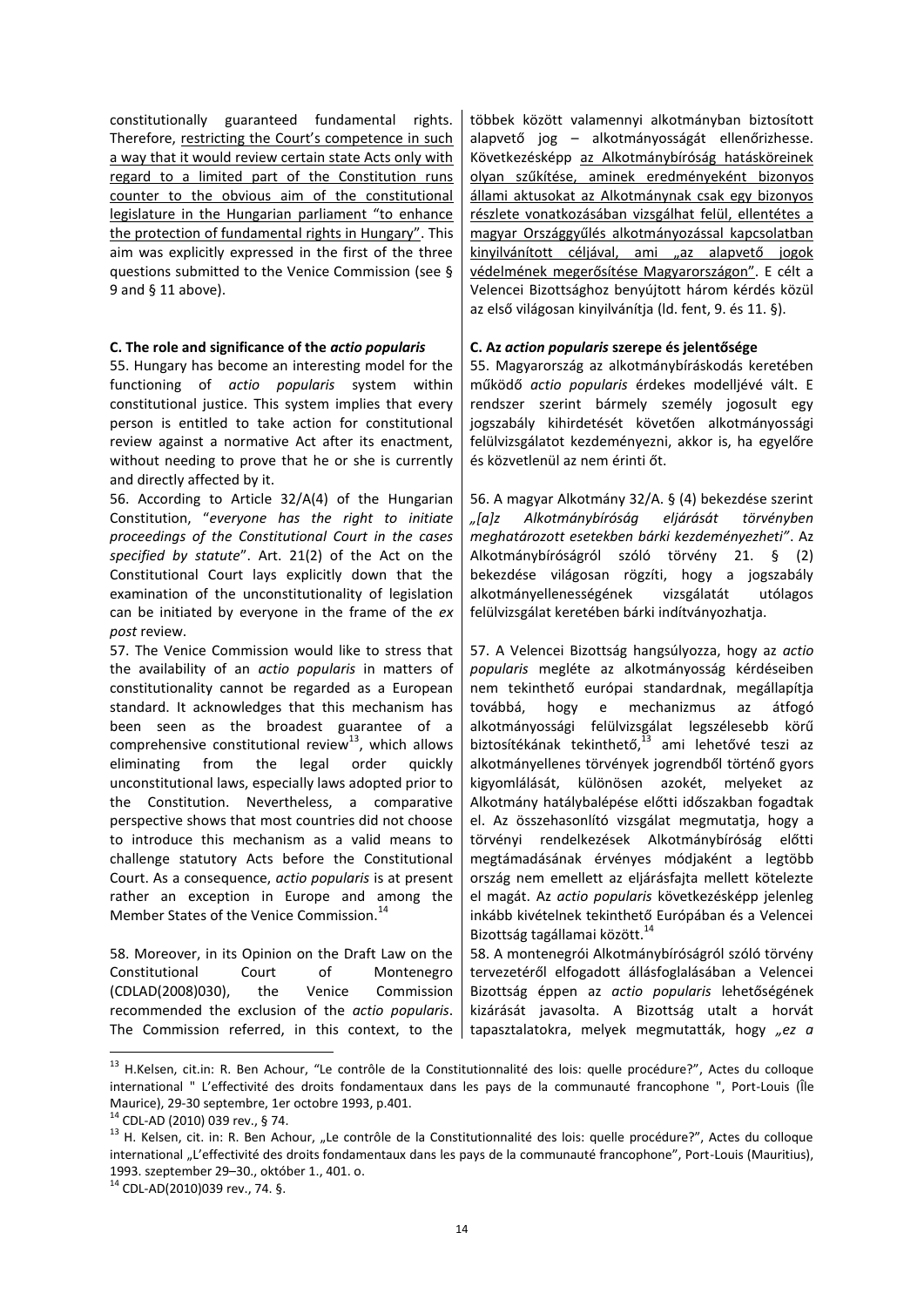Croatian experience showing that "*such a wide access can totally overburden the Court*" (see § 51).

59. The Venice Commission notes that the Constitutional Court of Hungary is reported to receive about 1600 *actio popularis* petitions every year, which testifies the relevance of the danger of overburdening the Court in Hungary, too. It understands, based on the information provided to it, that the Hungarian authorities would envisage, in the framework of the adoption of a new Constitution, the abolition of the *actio popularis*. According to the authorities, this reform aims to avoid, in the future, the risk of overburdening the Court with an unmanageable amount of petitions as well as the misuse of remedies before it, and to make it possible for the Court to concentrate its efforts on petitions where a specific legal interest is present.

60. The Commission has also been informed that the system of preliminary requests brought before the Constitutional Court by ordinary courts in the context of preliminary ruling procedures would be retained (Article 38 of Act No. XXXII of 1989 on the Constitutional Court).

61. It notes that, in addition to the *actio popularis*, Hungary already has the mechanism of *ex post* direct individual complaint against normative Acts (Article 48 of Act No. XXXII of 1989 on the Constitutional Court). It seems, however, that Article 48 is rarely used by applicants, who prefer the more simple access to the Constitutional Court via *actio popularis, as* for Article 48, the individual has to show an interest and has to exhaust remedies.

62. The Commission welcomes the intention by the authorities to extend the mechanism of *ex post* direct individual complaint, related to a concrete case, to include the possibility to complaint not only against a normative Act but also against the violation of his or her subjective fundamental rights through an *individual act* based on a normative Act. The eligibility criteria to initiate such a procedure would be set out by law and would include the existence of a legal interest $^{15}$ .

63. If confirmed, the extension of the constitutional review to the *"individual acts"* (individual administrative Acts and decisions of the judiciary), would be a positive development from the perspective of the effective protection of individual fundamental rights. In its recent Study on individual

**.** 

*fajta széles körű indítványozási lehetőség a Bíróságot teljes mértékben leterheli"* (ld. 51. §).

59. A Velencei Bizottság megjegyzi, hogy az Alkotmánybírósághoz az *actio popularis* keretében 1600 beadvány érkezik évente, ami arról tanúskodik, hogy a magyar Alkotmánybíróság túlterhelésének veszélye nagyon is valós. A rendelkezésre álló információk alapján a Bizottság úgy tudja, hogy a magyar hatóságok az új Alkotmány elfogadásával az *actio popularis* intézményének eltörlését tervezik. A hatóságok szerint a reform célja annak a veszélynek az elkerülése, amit az Alkotmánybíróságnak a kezelhetetlen mennyiségű indítványból adódó túlterhelése, illetve a jogorvoslati lehetőségekkel való visszaélés jelent, továbbá annak elősegítése, hogy a Bíróság azokra az indítványokra összpontosíthassa figyelmét, melyek esetében konkrét jogi érdek sérelme áll fenn.

60. A Bizottságot arról is tájékoztatták, hogy az Alkotmánybírósághoz a rendes bíróságoktól előzetes eljárásban érkező indítványok rendszere továbbra is megmarad (az Alkotmánybíróságról szóló, 1989. évi XXXII. törvény, 39. §).

61. A Bizottság megjegyzi, hogy az *actio popularis* intézménye mellett Magyarországon létezik a jogszabályokkal szembeni utólagos egyéni panasz lehetősége is (az Alkotmánybíróságról szóló, 1989. évi XXXII. törvény, 48. §). Úgy tűnik azonban, hogy a kérelmezők ritkán hivatkoznak a 48. §-ra, ehelyett előnyben részesítik az Alkotmánybíróság egyszerűbb megkeresését az *actio popularis* révén, tekintve, hogy a 48. § esetében a kérelmezőnek bizonyítania kell az érintettségét és ki kell merítenie a jogorvoslati lehetőségeket.

62. A Bizottság üdvözli a hatóságok azon szándékát, hogy egy konkrét ügy vonatkozásában kezdeményezhető utólagos közvetlen egyéni panasz rendszerét kiterjesszék – valamely jogszabállyal szembeni panasz lehetőségén túlmenően – arra az esetre is, amikor valamely alapvető jog sérelme egy jogszabály *egyedi aktus*sal történt alkalmazása révén következik be. Az eljárás megindításának feltételeit törvényben kívánják szabályozni, melyek között az érintettség követelménye is szerepelni fog.<sup>15</sup>

63. Az alkotmányossági felülvizsgálat kiterjesztése az *"egyedi aktusokra"* (egyedi közigazgatási aktusokra és a bírósági végzésekre) az egyén alapvető jogainak hatékony védelme szempontjából pozitív fejleménynek tekinthető – amennyiben ez valóban megtörténik. Az alkotmánybírósági eljárás egyéni

<sup>&</sup>lt;sup>15</sup> See in this respect Article 93 (1) of the German Constitution and Article 90 (1) of the Law on the Federal Constitutional Court; see also Article 144 of the Austrian Constitution.

<sup>&</sup>lt;sup>15</sup> Ld. a német Alkotmány 94. cikk (1) bekezdését és a Szövetségi Alkotmánybíróságról szóló törvény 90. cikk (1) bekezdését, ld. továbbá az osztrák Alkotmány 144. cikkét.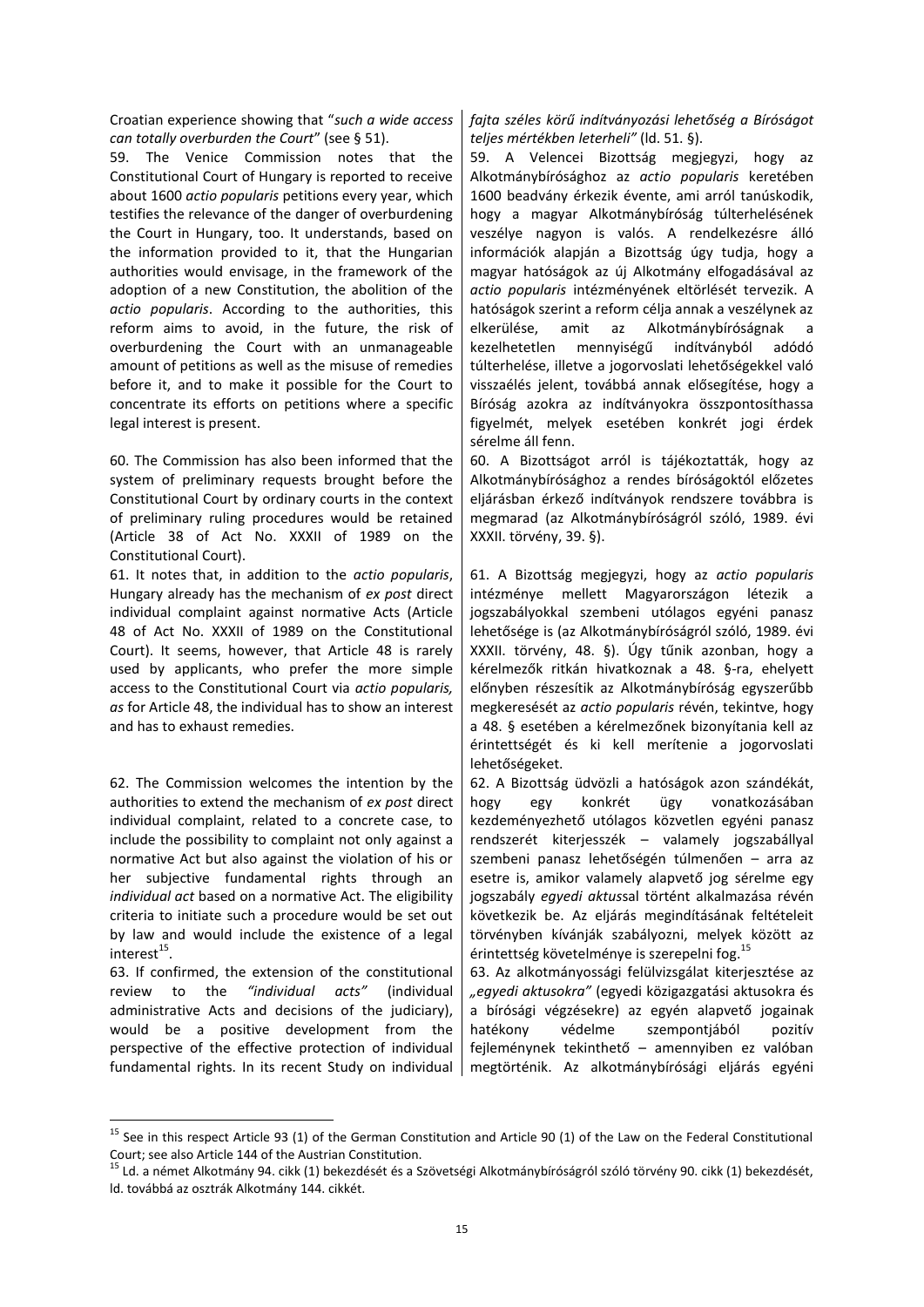access to constitutional justice $^{16}$ , the Venice Commission noted in this respect that,

"*With the growing value of human rights protection, one can observe a clear tendency towards opening constitutional review of individual administrative acts and decisions of the judiciary upon application by the individual<sup>17</sup>, as human rights violations are often the result of unconstitutional individual acts based on constitutional normative acts<sup>18</sup>. The Venice Commission is in favour of the full constitutional complaint, not only because it provides for comprehensive protection of constitutional rights, but also because of the subsidiary nature of the relief provided by the European Court of Human Rights and the desirability to settle human rights issues on the national level*."

64. The Venice Commission is therefore of the opinion that regulations in the future Hungarian Constitution removing the *actio popularis* should not be regarded as an infringement of the European constitutional heritage. As indicated before, the Commission considers that a restriction of *ex post* constitutional review of legal Acts by individuals via the well-proven criterion of "current and direct affection of constitutionally guaranteed rights" (a specific legal interest) does not meet with objections, if accompanied at the same time by the introduction of a full-fledged constitutional complaint. Such a change cannot be seen as a violation of European standards.

65. Notwithstanding this position of principle, the Commission considers that, in case the *actio popularis*  is abolished, other ways of constitutional review must be provided for, as such a change to a system of constitutional review may have some repercussions on the scope and efficiency of the control.

66. Taking into account the Hungarian constitutional tradition and legal culture, the Commission considers advisable – while introducing of a full-fledged constitutional complaint – to keep some limited elements of *actio popularis*. A possible solution could be an indirect access mechanism through which individual questions would reach the Constitutional Court for adjudication via an intermediary body (such

**.** 

kezdeményezésének lehetőségéről nemrég elkészített tanulmányában<sup>16</sup> a Velencei Bizottság e tekintetben a következőket jegyezte meg:

*"Azzal párhuzamosan, hogy az emberi jogok védelmének egyre nagyobb értéket tulajdonítanak, megfigyelhető az az egyértelmű tendencia, hogy az egyedi közigazgatási döntéseket és bírósági végzéseket az egyén kérelmére alkotmányossági felülvizsgálatnak vessék alá, <sup>17</sup> tekintettel arra, hogy az emberi jogsértések gyakran az egyébként alkotmányos jogszabályok alkotmányellenes egyedi aktusokkal történt alkalmazása révén állnak elő.<sup>18</sup> A Velencei Bizottság a teljes körű alkotmányjogi panasz lehetőségét pártolja, nem pusztán azért, mert ez az alkotmányos jogok átfogó védelmét teszi lehetővé, de azért is, mert az Emberi Jogok Európai Bírósága által nyújtott jogorvoslat természete szerint szubszidiáris, továbbá azért is, mert kívánatos, hogy az emberi jogi problémákat nemzeti szinten rendezzék."*

64. Következésképp, a Velencei Bizottság véleménye szerint a jövőbeli magyar Alkotmánynak az *actio popularis* lehetőségét megszüntető rendelkezései nem tekinthetők az európai alkotmányos örökség megsértésének. Ahogyan a fentiekben már jelezte, a Bizottság úgy véli, hogy a jogszabályok egyének által kezdeményezett utólagos alkotmányossági felülvizsgálatának szűkítése annak a jól bevált feltételnek a megkövetelésével, hogy "az Alkotmányban garantált jogok valós és közvetlen érintettsége" (konkrét jogi érdek) fennálljon, nem kifogásolható, amennyiben egyúttal bevezetik a teljes körű alkotmányjogi panasz intézményét is. Egy ilyen változtatás nem tekinthető az európai standardok megsértésének.

65. Elvi álláspontja ellenére a Bizottság úgy véli, hogy amennyiben az *actio popularis* intézményét eltörlik, az alkotmányossági felülvizsgálat lehetőségét más módon kell biztosítani, tekintve, hogy az alkotmányossági felülvizsgálat rendszerének ilyen megváltoztatása a normakontroll terjedelmére és hatékonyságára is kihatással lehet.

66. A magyar alkotmányos hagyományokat és jogi kultúrát figyelembe véve a Bizottság véleménye szerint a teljes körű alkotmányjogi panasz bevezetése mellett tanácsos lenne az *actio popularis* bizonyos korlátozott elemeit megtartani. Megoldást jelenthetne, ha egy olyan közvetett eljárásindítási mechanizmust hoznának létre, amely révén egyéni kérdések egy közvetítő testületen keresztül jutnak az

<sup>&</sup>lt;sup>16</sup> CDL-AD(2010)039rev, adopted by the Venice Commission at its 85th Plenary Session (Venice, 17-18 December 2010).

<sup>16</sup> CDL-AD(2010)039rev. Elfogadta a Velencei Bizottság 85. plenáris ülésén (Velence, 2010. december 17–18.).

<sup>&</sup>lt;sup>17</sup> CDL-AD(2004)24, Opinion on the draft Constitutional amendments with regard to the Constitutional Court of Turkey.

<sup>&</sup>lt;sup>18</sup> CDL-AD(2008)029, Opinion on the draft laws amending and supplementing 1) the Law on Constitutional Proceedings and 2) the Law on the Constitutional Court of Kyrgyzstan.

<sup>17</sup> CDL-AD(2004)24, Állásfoglalás a török Alkotmánybíróságra vonatkozó alkotmánymódosítások tervezetéről.

<sup>&</sup>lt;sup>18</sup> CDL-AD(2008)029, Állásfoglalás Kirgizisztán 1) alkotmányossági eljárásáról, illetve 2) Alkotmánybíróságáról szóló törvények módosításáról és kiegészítéséről szóló törvénytervezetekről.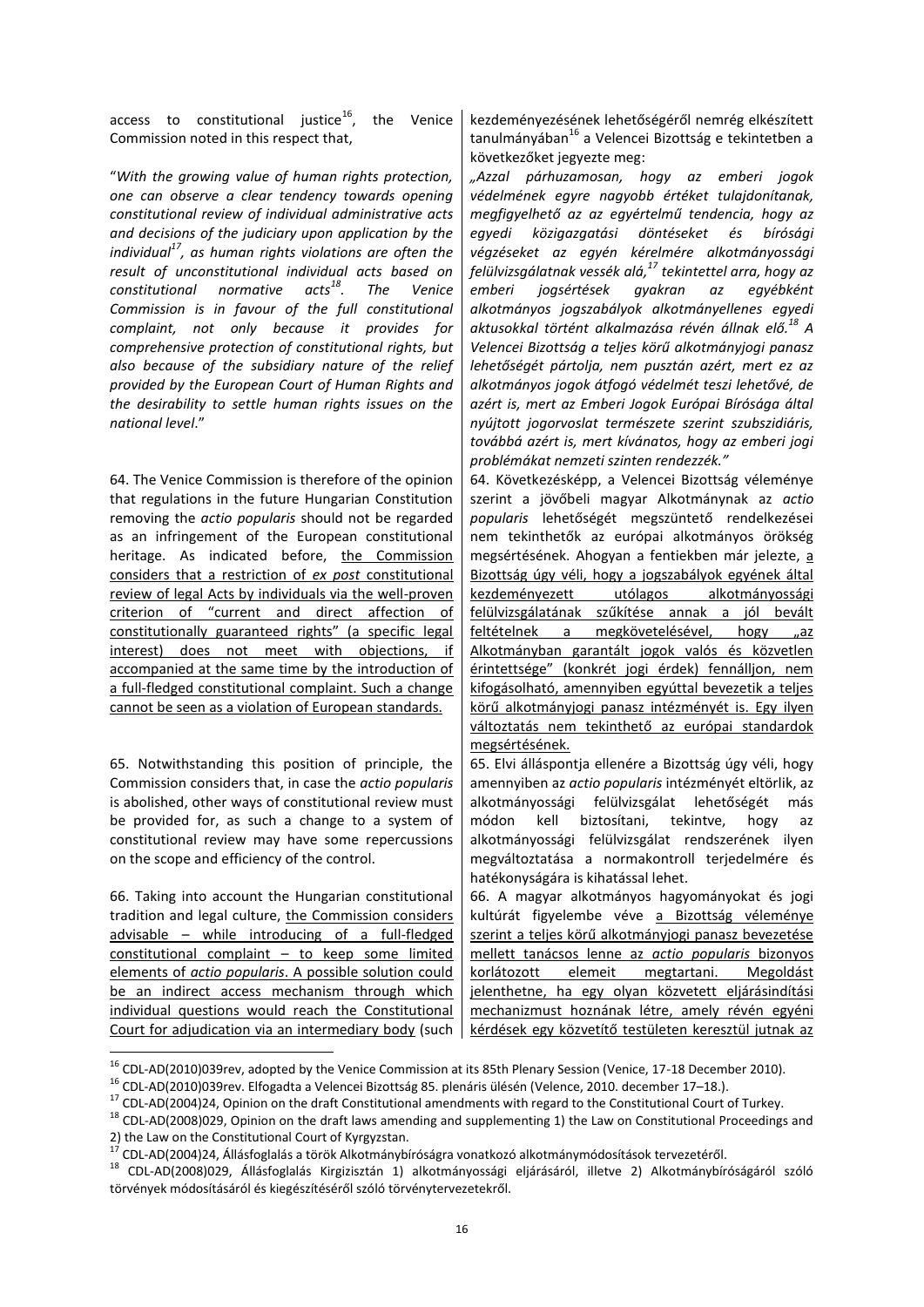### 67. As indicated in the above-mentioned study,  $\begin{bmatrix} 67. \text{Amint} \end{bmatrix}$  and the state tanulmány kifejti,

*"\*m+ost of the countries of the Venice Commission do not grant judicial standing rights to ombudspersons. However, among those countries which provide for this possibility, the ombudsperson is entitled to act either before ordinary courts (e.g., Finland) or directly before the Constitutional Court (e.g., Armenia, Austria, Azerbaijan, Brazil, Croatia, Czech Republic, Estonia, Hungary, Portugal, Spain, Moldova, Montenegro, Slovenia, Slovakia, Bosnia and Herzegovina, Latvia, Poland, Russian Federation, "The former Yugoslav Republic of Macedonia", Peru, Ukraine, Romania and South Africa). It is also important to note that, when the ombudsperson has standing before the Constitutional Court, the scope of its power can be limited to challenging a norm in the framework of a specific case in which it is acting. However, an ombudsperson is sometimes entitled to challenge a norm in the abstract; as is the case in Azerbaijan, Estonia, Peru and Ukraine.*

*In these systems, ombudspersons provide possible ways of access to individual justice, albeit indirectly. The Venice Commission considers that ombudspersons are elements of a democratic society that secure respect for individual human rights. Therefore, where ombudspersons exist, it may be advisable to give them the possibility to initiate constitutional review of normative acts on behalf of or triggered by individuals." 19*

68. The Venice Commission notes in addition, that, according to Act LIX of 1993 on the Parliamentary Commissioner for Civil Rights, Article 22, in Hungary,

*"The Parliamentary Commissioner for Civil Rights may make a motion to the Constitutional Court for:*

*a) The ex post facts examination of the unconstitutionality of a statutory instrument or any other legal means of government control;*

*b) The examination of whether a statutory instrument or any other legal means of government control conflicts with an international agreement;*

 $\overline{a}$ 

as the Ombudsman or other relevant bodies). Alkotmánybíróság elé döntéshozatalra (mint pl. az országgyűlési biztoson vagy más releváns testületeken keresztül).

*"\*a+ Velencei Bizottság legtöbb országa nem biztosít indítványozási jogot az ombudsmanoknak. Azokban az országokban azonban, amelyekben megvan ez a lehetőség, az ombudsman fellépésére vagy a rendes bíróságok előtt (mint pl. Finnországban), vagy közvetlenül az Alkotmánybíróság előtt van lehetőség (mint pl. Örményországban, Ausztriában, Azerbajdzsánban, Brazíliában, Horvátországban, Csehországban, Észtországban, Magyarországon, Portugáliában, Spanyolországban, Moldovában, Montenegróban, Szlovéniában, Szlovákiában, Bosznia-Hercegovinában, Lettországban, Lengyelországban, az Orosz Föderációban, Macedónia Volt Jugoszláv Köztársaságban, Peruban, Ukrajnában, Romániában és Dél-Afrikában). Fontos megjegyzeni, hogy amikor az ombudsman rendelkezik az Alkotmánybíróság előtti eljárás kezdeményezésének jogával, hatásköre kizárólag annak a jogszabálynak a megkérdőjelezésére korlátozódik, amellyel egy konkrét ügy keretei között ő maga foglalkozik. Arra is van ugyanakkor példa, hogy egy ombudsmannak lehetősége van absztrakt normakontroll kezdeményezésére is, mint azt Azerbajdzsán, Észtország, Peru és Ukrajna példája mutatja.*

*Ezekben a rendszerekben az ombudsmanokon keresztül nyílik mód, mégha közvetetten is, az igazságszolgáltatás egyéni keresésére. A Velencei Bizottság úgy véli, hogy az ombudsmani intézmények egy demokratikus társadalomnak olyan elemei, melyek az egyéni emberi jogok tiszteletét biztosítják. Következésképp azokban a rendszerekben, ahol működnek ombudsmanok, tanácsos lehet a jogszabályok alkotmányossági felülvizsgálatának kezdeményezési jogát megadni számukra, akár úgy, hogy az egyének helyett, akár úgy, hogy az egyének kérelmére járnak el. 19*

68. A Velencei Bizottság megjegyzi továbbá, hogy Magyarországon az állampolgári jogok országgyűlési biztosáról szóló, 1993. évi LIX. törvény 22. §-a szerint

*"Az országgyűlési biztos indítványozhatja az Alkotmánybíróságnál:*

*a) a jogszabály, valamint a közjogi szervezetszabályozó eszköz alkotmányellenességének utólagos vizsgálatát;*

*b) a jogszabály, valamint a közjogi szervezetszabályozó eszköz nemzetközi szerződésbe ütközésének vizsgálatát;*

*c) (repealed) c) (hatályon kívül)*

d) The termination of unconstitutionality manifesting d) mulasztásban megnyilvánuló alkotmányellenesség

 $^{19}$  CDL-AD(2010)039rev - Adopted by the Venice Commission at its 85th Plenary Session (Venice, 17-18 December 2010), § 106.

<sup>&</sup>lt;sup>19</sup> CDL-AD(2010)039rev. Elfogadta a Velencei Bizottság 85. plenáris ülésén (Velence, 2010. december 17–18.), 106. §.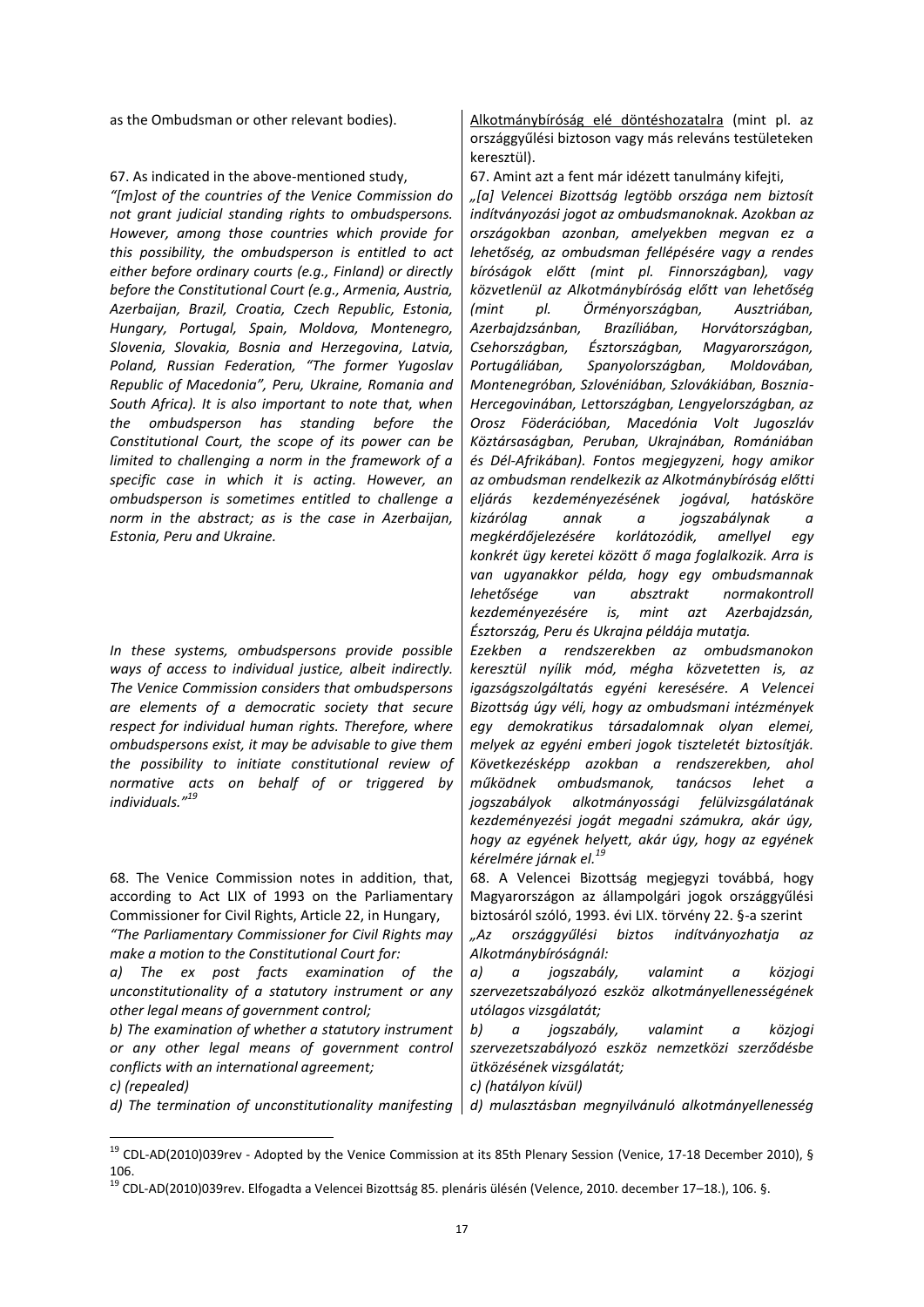### *itself in an omission; megszüntetését;*

*e) The interpretation of the provisions of the Constitution."*

69. This is a positive practice and should be maintained, together with the extension of the individual complaint.

70. The adoption of a new Constitution, in line with international standards of the protection of human rights, the rule of law and the principle of democracy, is a legitimate aim.

71. The Commission finds that the current process of preparing the draft new Constitution in view of its rapid adoption (foreseen for April 2011) raises a number of concerns which would deserve careful consideration by the Hungarian Authorities.

72. These include the lack of transparency of the process and the distribution of a public draft of the new Constitution only on 14 March 2011, a few weeks before its planned adoption, shortcomings in the dialogue between the majority and the opposition, the insufficient opportunities for an adequate public debate on such a fundamental process, and its very limited timeframe.

73. Increased flexibility, openness and spirit of compromise are key elements for all stakeholders concerned, and should enable them, beyond their political background and orientations, to adopt a legitimate and sustainable Constitution, in line with the democratic standards and widely accepted by the Hungarian society.

74. The Venice Commission regrets that the limitation of the competencies of the Constitutional Court as a result of the constitutional amendment adopted in November 2010 has not been repealed (see § 9 above).

75. With regard to the three specific legal questions addressed to it, the Venice Commission is of the view that:

1) It is not advisable for Hungary to opt for the incorporation of the EU Charter of Fundamental Rights as such in its Constitution, as this would result *inter alia* in problems of interpretation and overlapping competences between domestic ordinary courts, the national Constitutional Court and the European Court of Justice. The substantive provisions of the EU Charter can however be used as a source of inspiration for the national constitutionally guaranteed human rights. Particular attention should be paid in this context to the conformity of the domestic protection of human rights with the ECHR and other binding international human rights treaties.

*e) az Alkotmány rendelkezéseinek értelmezését."*

69. Ez egy olyan pozitív gyakorlat, amit – az alkotmányjogi panasz kiterjesztése mellett – fenn kell tartani.

### **VI. Conclusions VI. Következtetések**

70. Új Alkotmány elfogadása legitim célkitűzés, ha az az emberi jogok védelmére vonatkozó nemzetközi normákkal, a jogállamiság és a demokrácia elvével összhangban van.

71. A Bizottság megállapítja, hogy az új alkotmánytervezet előkészítésének jelenlegi folyamata, tekintve annak 2011 áprilisára tervezett rapid elfogadását, számos aggodalmat vet föl, melyeket a magyar hatóságoknak körültekintően kell vizsgálniuk.

72. E körben említhető a folyamat átláthatóságának hiánya, az új Alkotmány nyilvános tervezetének az elfogadás tervezett dátuma előtt mindössze pár héttel, 2011. március 14-én történt közzététele, a többségi pártok és az ellenzék közötti párbeszéd hiányosságai, az, hogy egy ilyen alapvető jelentőségű folyamat nyilvános vitájának lefolytatására nem biztosítottak megfelelő lehetőséget, valamint a nagyon szűkös időkeret.

73. A valamennyi résztvevő részéről mutatott fokozott rugalmasság, nyitottság és kompromisszumkészség kulcsfontosságú, ez teszi alkalmassá őket arra, hogy politikai hátterüktől és orientációiktól függetlenül legitim és fenntartható, a demokratikus normákkal összhangban álló Alkotmányt fogadjanak el, amit a magyar társadalom széles körben magáénak érez.

74. A Velencei Bizottság sajnálatát fejezi ki amiatt, hogy az Alkotmánybíróságnak a 2010 novemberében elfogadott alkotmánymódosítással szűkített hatásköreit nem állítják helyre (ld. fent, 9. §).

75. A Bizottsághoz benyújtott három konkrét kérdés vonatkozásában a Velencei Bizottság az alábbi álláspontot foglalja el:

1) Nem tanácsos, hogy Magyarország az EU Alapjogi Chartájának, mint egésznek, az Alkotmányba foglalása mellett döntsön, tekintve, hogy ez többek között értelmezési problémákhoz vezetne, illetve a magyar rendes bíróságok, az Alkotmánybíróság és az Európai Bíróság hatásköreinek egymásra csúszását eredményezné. A nemzeti alkotmányban garantált emberi jogok megfogalmazásához azonban az uniós Charta érdemi rendelkezései ihletforrásként szolgálhatnak. Különleges figyelmet szükséges fordítani e vonatkozásban arra, hogy az emberi jogok nemzeti védelme megfeleljen az emberi jogok európai egyezménye és más kötelező nemzetközi emberi jogi szerződések rendelkezéseinek.

2) The competence for *ex ante* review should be 2) Az előzetes felülvizsgálatra vonatkozó hatáskört